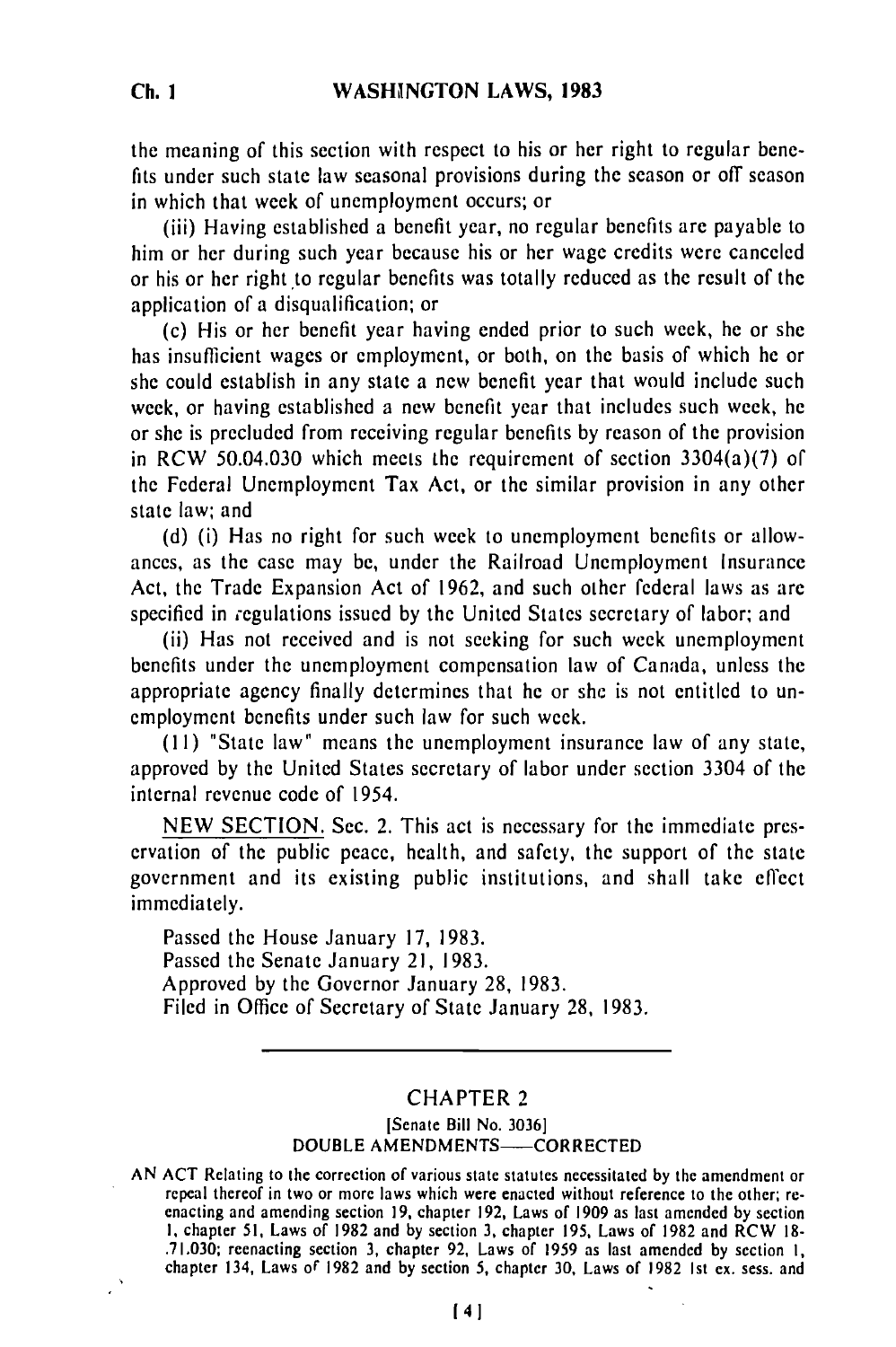RCW **18.92.021;** reenacting section **I,** chapter **286,** Laws of **1957** as last amended **by** sec tion 34, chapter **182,** Laws of **1982** and **by** section **1,** chapter **16,** Laws of **1982** 1st ex. sess. and RCW 19.91.010; reenacting section 14, chapter 286, Laws of **1957** as last amended **by** section **36,** chapter **182,** Laws of **1982** and **by** section 2, chapter **16,** Laws of 1982 **1st** ex. sess. and RCW 19.91.140; reenacting section **15,** chapter **286,** Laws of **1957** as last amended **by** section **37,** chapter **182,** Laws of 1982 and **by** section **3,** chapter **16,** Laws of **1982 Ist** ex. sess. and RCW 19.91.150; reenacting and amending section **113,** chapter **53,** Laws of 1965 as last amended **by** section 42, chapter **35,** Laws of 1982 and **by** section **3,** chapter 45, Laws of 1982 and RCW 23A.32.050; reenacting section **28A.59- .180,** chapter **223,** Laws of 1969 ex. sess. as amended by section **6,** chapter **158,** Laws of 1982 and **by** section **II,** chapter **191,** Laws of **1982** and RCW 28A.59.180; reenacting section **3,** chapter 240, Laws of **1977** ex. sess. as last amended **by** section **18,** chapter **299,** Section 5, enapter 240, Laws of 1977 ex. sess. as last amended by section 16, enapter 299,<br>Laws of 1981 and by section 6, chapter 6, Laws of 1982 and RCW 34.08.020; reenacting Laws of **1981** and **by** section 2, chapter 34, Laws of 1982 1st **ex.** sess. and RCW 41.05- .050; reenacting section 21, chapter **266,** Laws of **1971 ex.** sess. as last amended **by** section **1,** chapter 162, Laws of 1982 and **by** section 4, chapter 205, Laws of, 1982 and **by** section **16,** chapter 227, Laws of **1982** and RCW 43.24.085; reenacting section **43.38.010,** chapter **8,** Laws of **1965** as last amended **by** section 12, chapter **30,** Laws of 1982 **Ist** ex. sess. and **by** section **I,** chapter 41, Laws of 1982 Ist ex. sess. and RCW 43.38'010; reenacting section 46.52.100, chapter 12, Laws of **1961** as last amended **by** section **81,** chapter **136,** Laws of **1979** ex. sess. and **by** section 4, chapter **176,** Laws of 1979 **ex.** sess. and RCW 46.52.100; reenacting section **1,** chapter **30,** Laws of 1974 **ex.** sess. as last amended **by** section **10,** chapter **109,** Laws of 1982 and **by** section **8,** chapter 201, Laws of 1982 and section 10, chapter 109, Laws of 1982 and by section 8, chapter 201, Laws of 1982 and RCW 51.32.040; reenacting section 7, chapter 31, Laws of 1979 as amended by section 5, .180; reenacting section **1,** chapter **171,** Laws of **1982** and section **6,** chapter 189, Laws of 1982 and RCW 69.50.505; reenacting section **33,** chapter **255,** Laws of **1927** as last amended **by** section **3,** chapter 27, Laws of 1982 and **by** section **11,** chapter 222, Laws of 1982 and RCW 79.01.132; reenacting section 46, chapter **255,** Laws of **1927** as last amended **by** section **I,** chapter **27,** Laws of 1982 and **by** section **156,** chapter 21, Laws of 1982 Ist **ex.** sess. and RCW 79.01.184; reenacting section 84.52.052, chapter **15,** Laws of **<sup>1961</sup>**as last amended **by** section **19,** chapter **123,** Laws of **1982** and **by** section **7,** chapter **175,** Laws of 1982 and **by** section **17,** chapter 22, Laws of **1982 Ist ex.** sess. and RCW 84.52.052; repealing section **1,** chapter **175,** Laws of 1969 **ex.** sess., section **I,** chapter **258,** Laws of **1981,** section **I,** chapter 47, Laws of **1982 1st** ex. sess. and RCW 9.41.025; providing effective dates; and declaring an emergency.

Be it enacted **by** the Legislature of the State of Washington:

Sec. I. Section 19, chapter 192, Laws of 1909 as last amended by section 1, chapter 51, Laws of 1982 and by section 3, chapter 195, Laws of 1982 and RCW 18.71.030 are each reenacted and amended to read as follows:

Nothing in this chapter shall be construed to apply to or interfere in any way with the practice of religion or any kind of treatment by prayer; nor shall anything in this chapter be construed to prohibit:

**(I)** The furnishing of medical assistance in cases of emergency requiring immediate attention;

(2) The domestic administration of family remedies;

(3) The administration of oral medication of any nature to students by public school district employees or private elementary or secondary school employees as provided for in chapter 28A.31 RCW, as now or hereafter amended;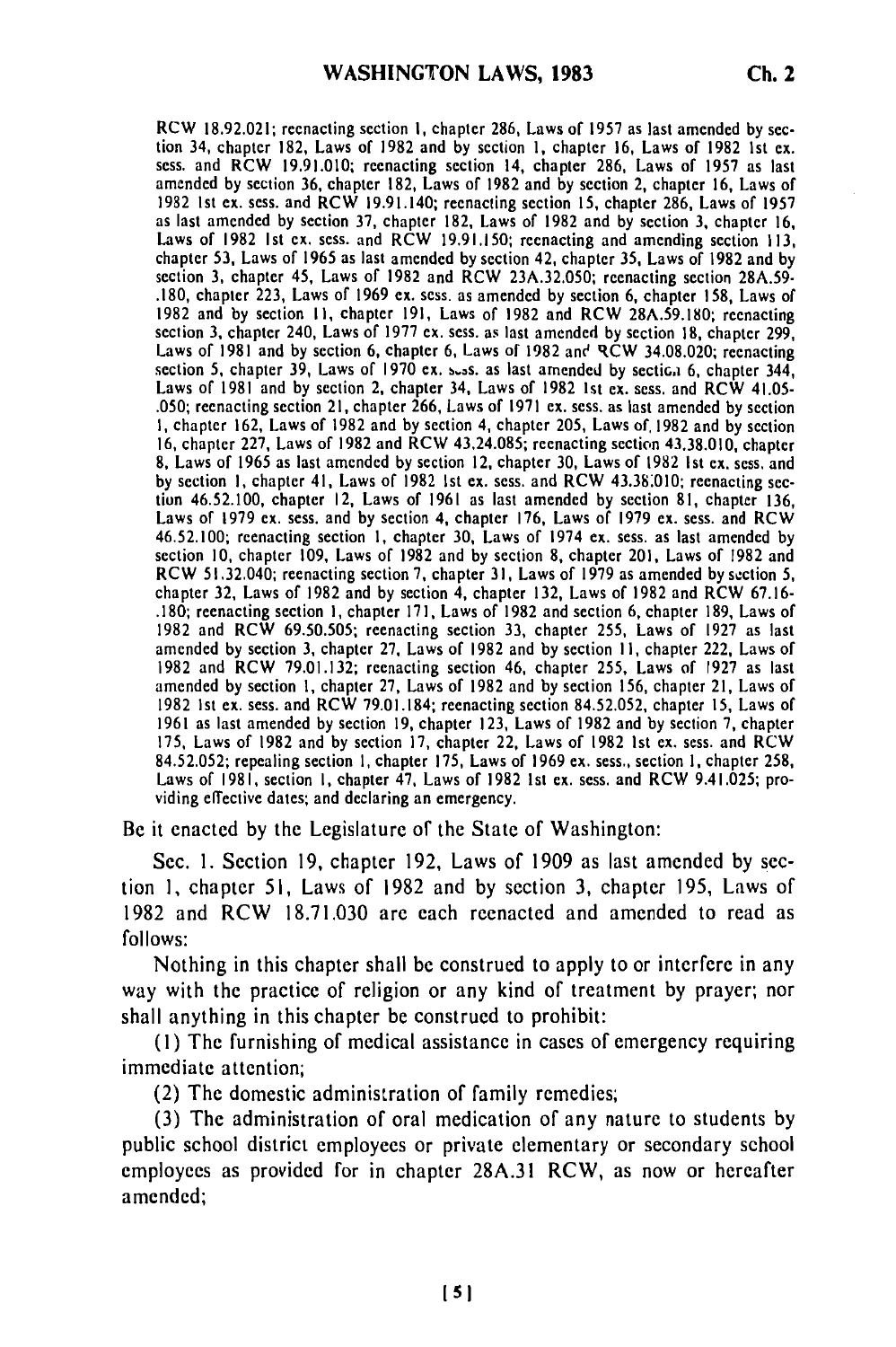(4) The practice of dentistry, osteopathy, osteopathy and surgery, nursing, chiropractic, podiatry, optometry, drugless therapeutics or any other healing art licensed under the methods or means permitted by such license;

(5) The practice of medicine in this state by any commissioned medical officer serving in the armed forces of the United Statcs or public health service or any medical officer on duty with the United States veterans administration while such medical officer is engaged in the performance of the duties prescribed for him by the laws and regulations of the United States;

(6) The practice of medicine by any practitioner licensed by another state or territory in which he resides, provided that such practitioner shall not open an office or appoint a place of meeting patients or receiving calls within this state;

(7) The practice of medicine by a person who is a regular student in a school of medicine approved and accredited by the board: PROVIDED, HOWEVER, That the performance of such services be only pursuant to a regular course of instruction or assignments from his instructor, or that such services are performed only under the supervision and control of a person licensed pursuant to this chapter;

(8) The practice of medicine by a person serving a period of postgraduate medical training in a program of clinical medical training sponsored by a college or university in this state or by a hospital accredited in this state: PROVIDED, That the performance of such services shall be only pursuant to his duties as a trainee;

(9) The practice of medicine by a person who is regularly enrolled in a physician's assistant program approved by the board: PROVIDED, HOW-EVER, That the performance of such services be only pursuant to a regular course of instruction in said program: AND PROVIDED FURTHER, That such services are performed only under the supervision and control of a person licensed pursuant to this chapter;

(10) The practice of medicine by a registered physician's assistant which practice is performed under the supervision and control of a physician licensed pursuant to this chapter;

**(11)** The practice of medicine, in any part of this state which shares a common border with Canada and which is surrounded on three sides by water, by a physician licensed to practice medicine and surgery in Canada or any province or territory thereof;

 $((+1))$  (12) The administration of nondental anesthesia by a dentist who has completed a residency in anesthesiology at a school of medicine approved by the board of medical examiners: PROVIDED, That a dentist allowed to administer nondental anesthesia shall do so only under authorization of the patient's attending surgeon, obstetrician, or psychiatrist: AND PROVIDED FURTHER, That the medical disciplinary board shall have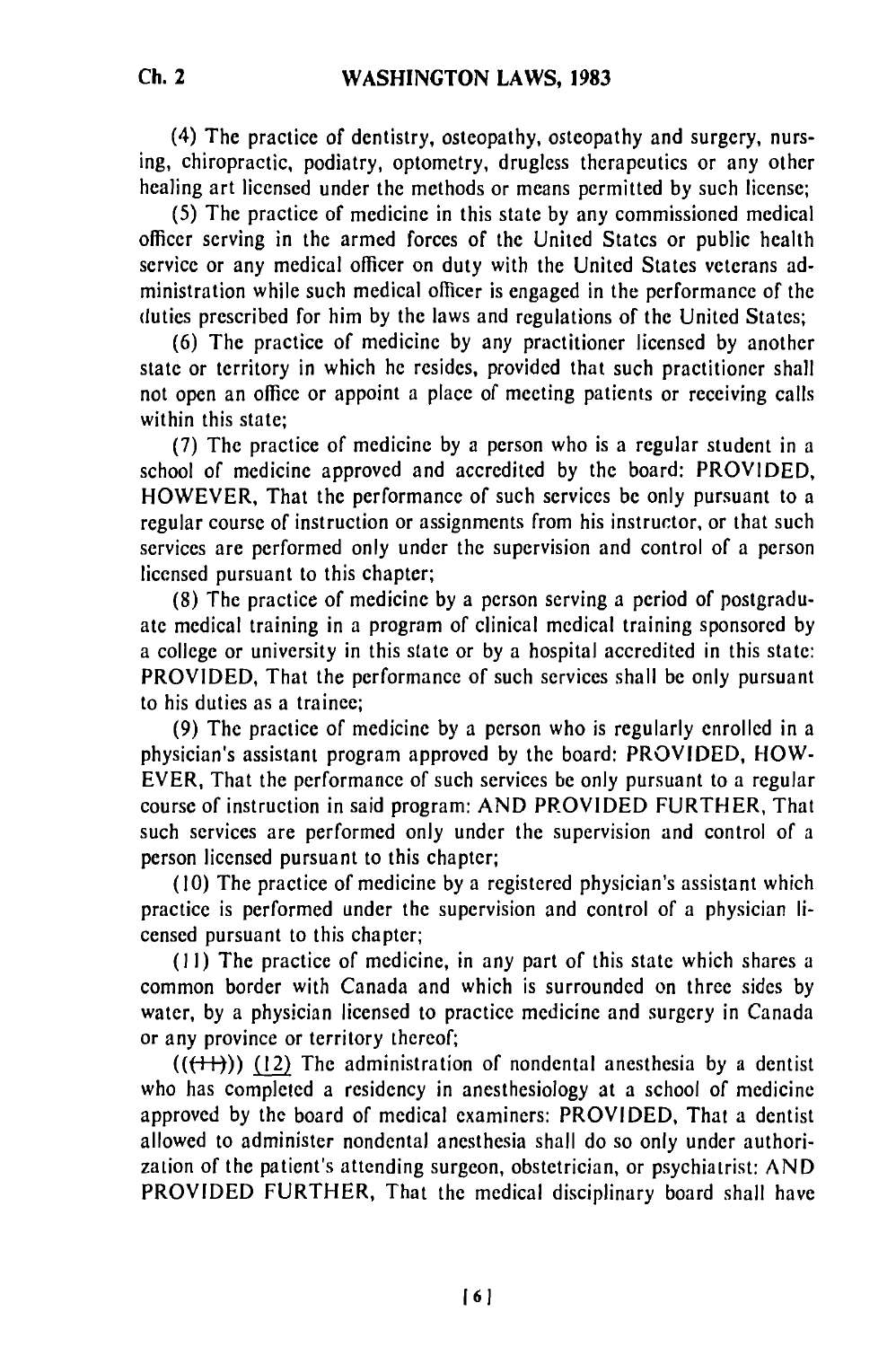jurisdiction to discipline a dentist practicing under this exemption and enjoin or suspend such dentist from the practice of nondental anesthesia according to the provisions of chapter 18.72 RCW.

Sec. 2. Section 3, chapter 92, Laws of 1959 as last amended by section **1,** chapter 134, Laws of 1982 and by section 5, chapter 30, Laws of 1982 ist ex. sess. and RCW 18.92.021 are each reenacted to read as follows:

**(1)** There is created a Washington state veterinary board of governors consisting of six members, five of whom shall be licensed veterinarians, and one of whom shall be a lay member.

(2) The licensed members shall be appointed by the governor. At the time of their appointment the licensed members of the board must be actual residents of the state in active practice as licensed practitioners of veterinary medicine, surgery, and dentistry and must be citizens of the United States. Not more than one licensed member shall be from the same congressional district. The board shall not be deemed to be unlawfully constituted and a member of the board shall not be deemed ineligible to serve the remainder of the member's unexpired term on the board solely by reason of the establishment of new or revised boundaries for congressional districts.

The terms of the first licensed members of the board shell be as follows: One member for five, four, three, two, and one years respectively. Thereafter the terms shall be for five years and until their successors are appointed and qualified.

(3) The lay member shall be appointed by the governor for a five year term and until the lay member's successor is appointed.

(4) A member may be appointed to serve a second term, if that term does not run consecutively. Vacancies in the board shall be filled by the governor, the appointee to hold office for the remainder of the unexpired term.

(5) Officers of the board shall be a chairman and a secretary-treasurer to be chosen by the members of the board from among its members.

(6) Four members of the board shall constitute a quorum at meetings of the board.

Sec. 3. Section 1, chapter 286, Laws of 1957 as last amended by section 34, chapter 182, Laws of 1982 and by section 1, chapter 16, Laws of 1982 Ist ex. sess. and RCW 19.91.010 are each reenacted to read as follows:

When used in this chapter, the following words and phrases shall have the meaning ascribed to them in this section, except where the context clearly indicates a different meaning:

(I) "Person" means and includes any individual, firm, association, company, partnership, corporation, joint stock company, club, agency, syndicate, municipal corporation, or other political subdivision of this state, trust, receiver, trustee, fiduciary and conservator.

(2) "Wholesaler" includes any person who:

(a) Purchases cigarettes directly from the manufacturer, or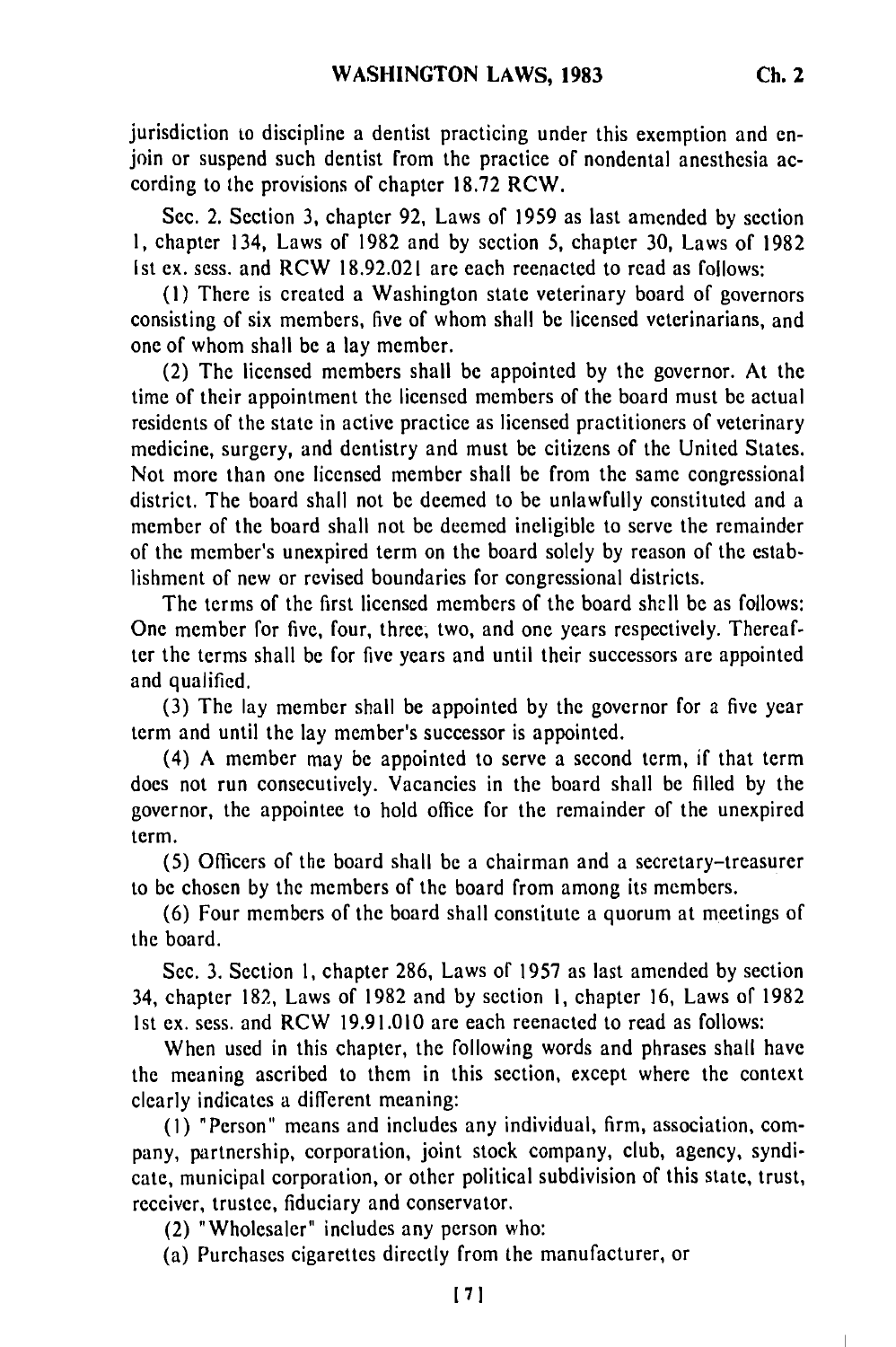**(b)** Purchases cigarettes from any other person who purchases from or **through** the manufacturer, for the purpose of bona fide resale to retail dealers or to other persons for the purpose of resale only, or

(c) Services retail outlets **by** the maintenance of an established place of business for the purchase of cigarettes, including, but not limited to, the maintenance of warehousing facilities for the storage and distribution of cigarettes.

Nothing contained herein shall prevent a person from qualifying in different capacities as both a "wholesaler" and "retailer" tinder the applicable provisions of this chapter.

**(3)** "Retailer" means and includes any person who operates a store, stand, booth, concession, or vending machine for the purpose of making sales of cigarettes at retail.

(4) "Cigarettes" means any roll for smoking made wholly or in part of tobacco, irrespective of size or shape and whether or not such tobacco is flavored, adulterated, or mixed with any other ingredient, the wrapper or cover of which is made of paper or any other substance or material except tobacco.

**(5)** "Sale" means any transfer for a consideration, exchange, barter, gift, offer for sale and distribution, in any manner, or **by** any means whatsoever.

**(6)** "Sell at wholesale", "sale at wholesale" and "wholesale" sales mean and include any bona fide transfet of title to cigarettes for a valuable consideration, made in the ordinary course of trade or in the usual conduct of the wholesaler's business, to a retailer for the purpose of resale.

(7) "Sell at retail", "sale at retail" and "retail sales" mean and include any transfer of title to cigarettes for a valuable consideration, made in the ordinary course of trade or usual conduct of the seller's business, to the purchaser for consumption or use.

(8) "Basic cost of cigarettes" means the invoice cost of cigarettes to the retailer or wholesaler, as the case may **be,** or the replacement cost of cigarettes to the retailer or wholesaler, as the case may be, in the quantity last purchased, whichever is lower, less all trade discounts except customary discounts for cash, to which shall be added the full face value of any stamps which may be required by any cigarette tax act of this state and by ordinance of any municipality thereof, now in effect or hereafter enacted, if not already included by the manufacturer in his list price.

(9) (a) The term "cost to the wholesaler" means the "basic cost of cigarettes" to the wholesaler plus the "cost of doing business by the wholesaler" which said cost of doing business amount shall be expressed percentagewise in the ratio that said wholesalers "cost of doing business" bears to said wholesalers dollar volume for all products sold by the wholesaler per annum, and said "cost of doing business by the wholesaler" shall be evidenced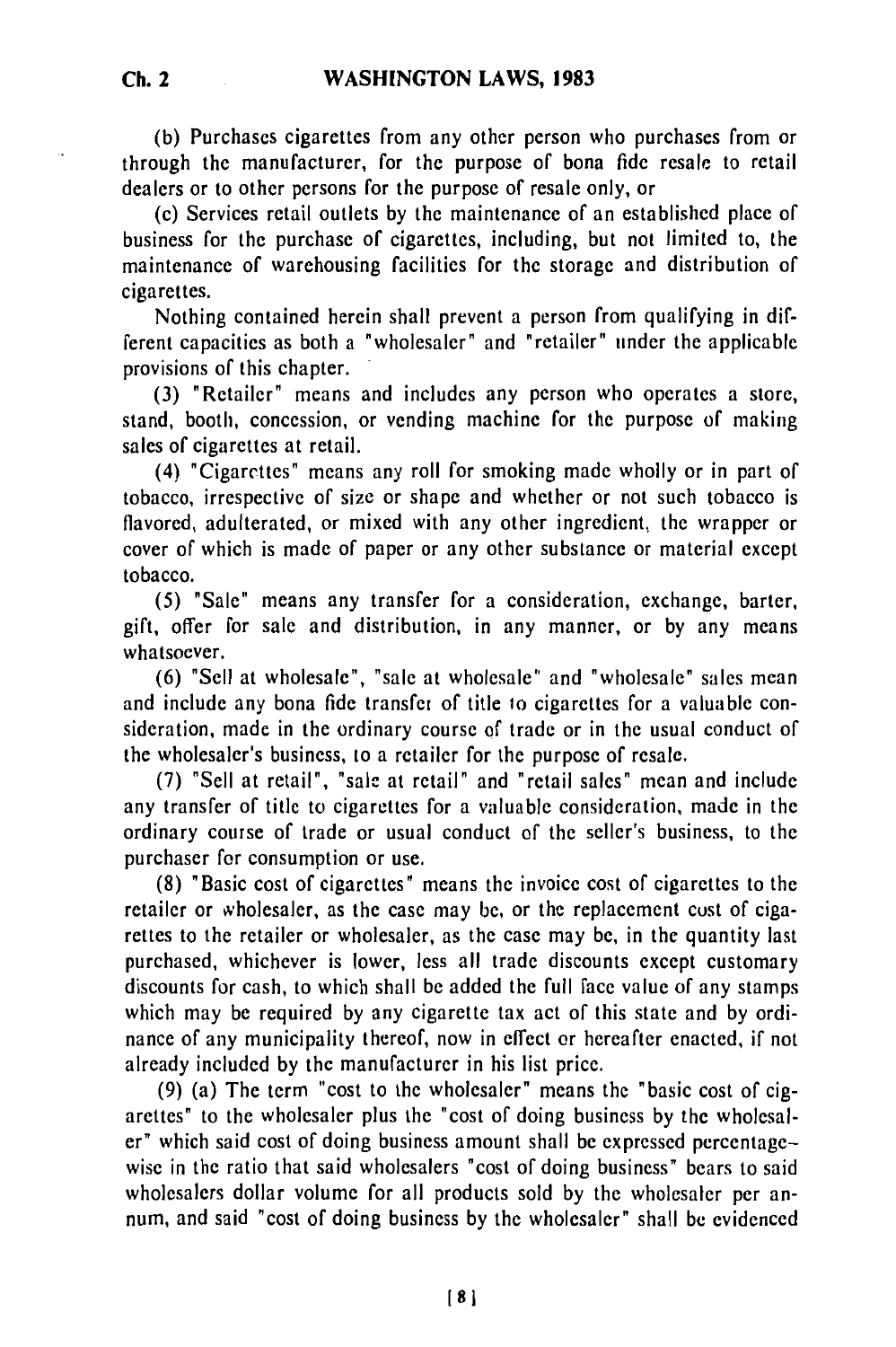and determined by the standards and methods of accounting regularly employed by him for the purpose of federal income tax reporting for the total operation of his establishment in his allocation of overhead costs and expenses, paid or incurred, and must include, without limitation, labor costs (including reasonable salaries for partners, executives, and officers), rent, depreciation, selling cost, maintenance of equipment, delivery costs, all types of licenses, taxes, insurance and advertising, expressed as a percentage and applied to the "basic cost of cigarettes". Any fractional part of a cent amounting to one-tenth of one cent or more in cost to the wholesaler per carton of ten packages of cigarettes shall be rounded off to the next higher cent.

**(b)** For the purposes of this chapter the "cost of doing business" may not be computed using a percentage less than the overall percentage shown in subsection (9)(a) of this section or in the absence of the filing with the department of revenue of satisfactory proof of a lesser or higher cost of doing business by the wholesaler making the sale, the "cost of doing business by the wholesaler" shall be presumed to be four percent of the "basic cost of cigarettes" to the wholesaler, plus cartage to the retail outlet, if performed or paid for by the wholesaler, which cartage cost, in the absence of the filing with the department of revenue of satisfactory proof of a lesser or higher cost, shall be deemed to be one-half of one percent of the "basic cost of cigarettes" to the wholesaler.

(10) (a) The term "cost to the retailer" means the "basic cost of cigarettes" to the retailer plus the "cost of doing business by the retailer" which said cost of doing business amount shall be expressed percentage-wise in the ratio that said retailers "cost of doing business" bears to said retailers dollar volume per annum, and said "cost of doing business by the retailer" shall be evidenced and determined by the standards and methods of accounting regularly employed by him for the purpose of federal income tax reporting for the total operation of his establishment in his allocation of overhead costs and expenses, paid or incurred, and must include, without limitation, labor (including reasonable salaries for partners, executives, and officers), rent, depreciation, selling costs, maintenance of equipment, delivery costs, all types of licenses, taxes, insurance and advertising, expressed as a percentage and applied to the "basic cost of cigarettes": PROVIDED, That any retailer who, in connection with the retailer's purchase, receives not only the discounts ordinarily allowed upon purcnases by a retailer but also, in whole or in part, discounts ordinarily allowed upon purchases by a wholesaler shall, in determining "cost to the retailer", pursuant to this subdivision, add the "cost of doing business by the wholesaler," as defined in subdivision (9) of this section, to the "basic cost of cigarettes" to said retailer, as well as the "cost of doing business by the retailer". Any fractional part of a cent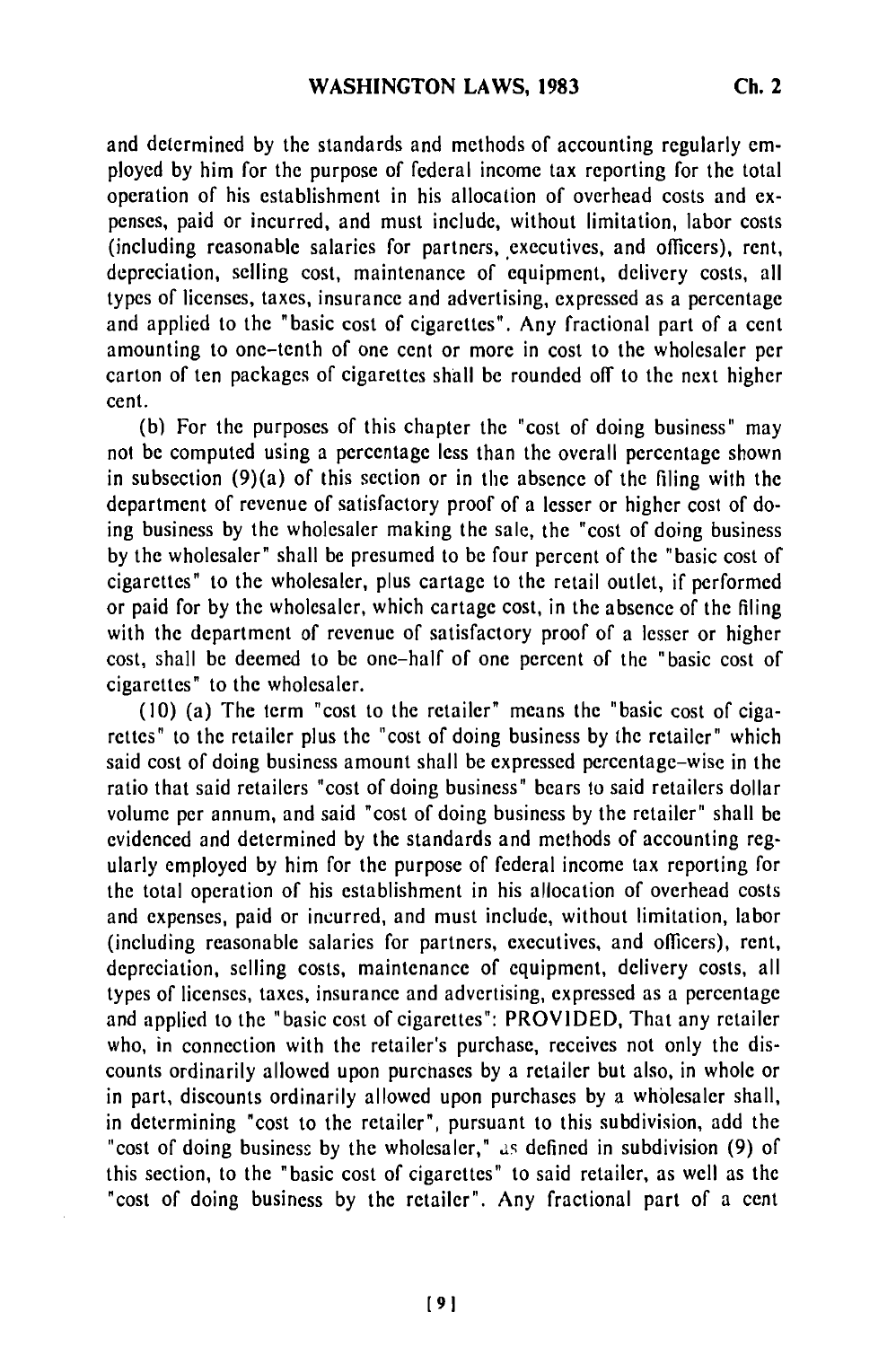amounting to one-tenth of one cent or more in cost to the retailer per carton of ten packages of cigarettes shall be rounded off to the next higher cent.

(b) In the absence of the filing with the department of revenue of satisfactory proof of a lesser or higher cost of doing business by the retailer making the sale, the "cost of doing business by the retailer" shall be presumed to be ten percent of the "basic cost of cigarettes" to the retailer.

(c) In the absence of the filing with the department of revenue of satisfactory proof of a lesser or higher cost of doing business, the "cost of doing business by the retailer", who, in connection with the retailer's purchase, receives not only the discounts ordinarily allowed upon purchases by a retailer but also, in whole or in part, the discounts ordinarily allowed upon purchases by a wholesaler, shall be presumed to be ten percent of the sum of the "basic cost of cigarettes" and the "cost of doing business by the wholesaler".

**(II)** "Business day" means any day other than a Sunday or a legal holiday.

 $(12)$  "Master license system" means the mechanism established by chapter 19.02 RCW by which master licenses, endorsed for individual state-issued licenses, are issued and renewed utilizing a master application and a master license expiration date common to each renewable license endorsement.

Sec. 4. Section 14, chapter 286, Laws of 1957 as last amended by section 36, chapter 182, Laws of 1982 and by section 2, chapter 16, Laws of 1982 1st ex. sess. and RCW 19.91.140 are each reenacted to read as follows:

A fee of six hundred fifty dollars shall accompany each wholesaler's license application or license renewal application. If a wholesaler sells or intends to sell cigarettes at two or more places of business, whether established or temporary, a separate license with a license fee of one hundred fifteen dollars shall be required for each additional place of business. Each license, or certificate thereof, and such other evidence of license as the department of revenue shall require, shall be exhibited in the place of business for which it is issued and in such manner as is prescribed for the display of a master license. The department of revenue shail require each licensed wholesaler to file with him a bond in an amount not less than one thousand dollars to guarantee the proper performance of his duties and the discharge of his liabilities under this chapter. The bond shall be executed by such licensed wholesaler as principal, and by a corporation approved by the department of revenue and authorized to engage in business as a surety company in this state, as surety. The bond shall run concurrently with the wholesaler's license.

Sec. 5. Section 15, chapter 286, Laws of 1957 as last amended by section 37, chapter 182, Laws of 1982 and by section 3, chapter 16, Laws of

**Ch. 2**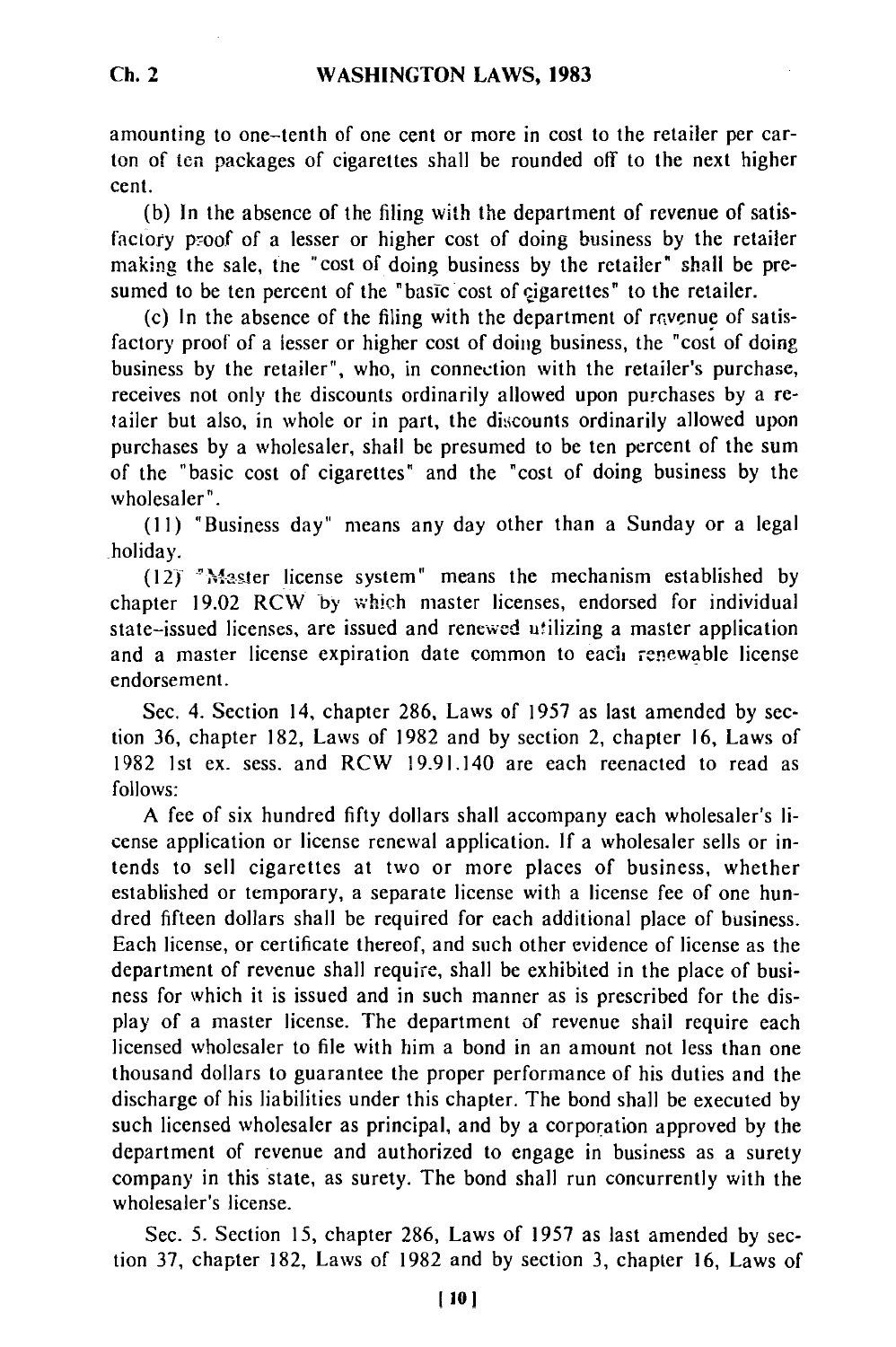1982 1st ex. sess. and RCW 19.91.150 are each reenacted to read as

follows: A fee of ten dollars shall accompany each retailer's license application or license renewal application. A fee of one additional dollar for each vending machine shall accompany each application or renewal for a license issued to a retail dealer operating a cigarette vending machine.

Sec. 6. Section 113, chapter 53, Laws of 1965 as last amended by section 42, chapter 35, Laws of 1982 and by section 3, chapter 45, Laws of 1982 and RCW 23A.32.050 are each reenacted and amended to read as follows:

A foreign corporation, in order to procure a certificate of authority to transact business in this state, shall make application therefor to the secretary of state, which application shall set forth:

(I) The name of the corporation and the state or country under the laws of which it is incorporated.

(2) If the name of the corporation does not contain the word "corporation", "company", "incorporated", or "limited", or does not contain an abbreviation of one of such words, then the name of the corporation with the word or abbreviation which it elects to add thereto for use in this state.

(3) The date of incorporation and the period of duration of the corporation.

(4) The address of the principal office of the corporation in the state or country under the laws of which it is incorporated.

(5) The purpose or purposes of the corporation which it proposes to pursue in the transaction of business in this state.

(6) The names and respective addresses of the directors and officers of the corporation.

(7) A statement of the aggregate number of shares which the corporation has authority to issue, itemized by classes, par value of shares, shares without par value, and series, if any within a class.

(8) A statement that a registered agent has been appointed and the name and address of such agent, and that a registered office exists and the address of such registered office is identical to that of the registered agent.

(9) The number of shares of capital stock which the company is authorized to issue and the par value of each share, and if such shares have no par value, then the value of the assets represented by nonpar shares.

(10) The portion of the capital stock of the company which is represented or to be represented, employed or to be employed in its business transacted or to be transacted in the state of Washington.

**(II)** The value of the property in or to be brought into, and the amount of capital to be used by the company in the state of Washington and the value of the property and capital owned or used by the company outside of the state of Washington.

(12) The date of the beginning of its current annual accounting period.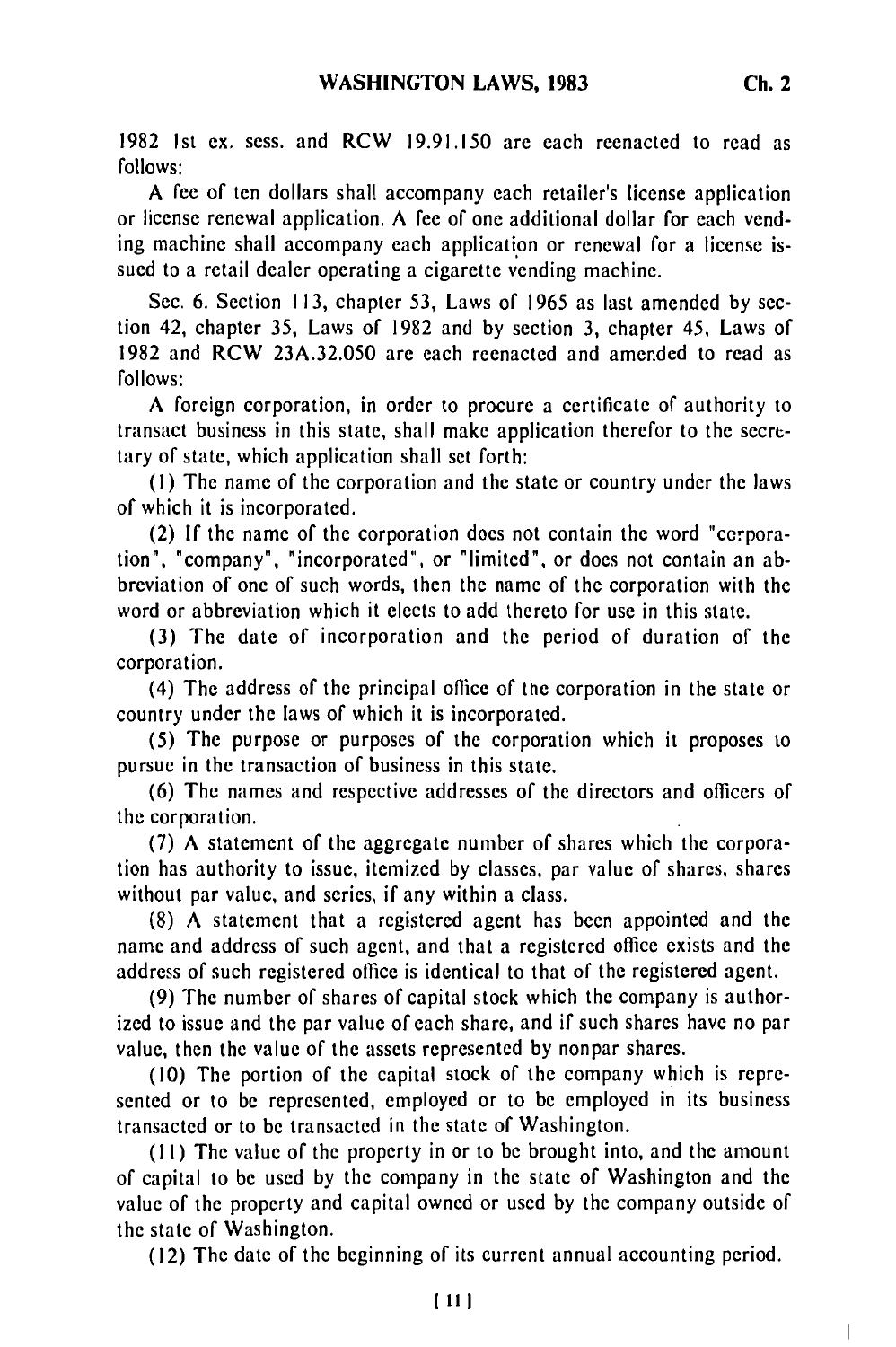**Ch. 2**

**(13)** Such additional information as may be necessary or appropriate in order to enable the secretary of state to determine whether such corporation is entitled to a certificate of authority to transact business in this state and to determine and assess the fees payable as in this title prescribed.

 $((+0))$  (14) For any foreign agricultural cooperative association, evidence that the association has complied with the provisions of RCW 24.32.2'0.

Such application shall be made in the form prescribed by the secretary of state and shall be executed in duplicate by the corporation by one of its officers.

Such application shall be accompanied by a certificate of good standing which has been issued no more than sixty days before the date of filing of the application for a certificate of authority to do business in this state and has been certified to by the proper officer of the state or country under the laws of which it is incorporated.

Sec. **7.** Section 28A.59.180, chapter 223, Laws of 1969 ex. sess. as amended by section 6, chapter 158, Laws of 1982 and by section **11,** chapter 191, Laws of 1982 and RCW 28A.59.180 are each reenacted to read as follows:

Every board of directors of a school district of the first class, in addition to the general powers for directors enumerated in chapter 28A.58 RCW or elsewhere in this title, shall have the power:

**(1)** To employ for a term of not exceeding three years a superintendent of schools of the district, and for cause to dismiss him; and to fix his duties and compensation.

(2) To employ, and for cause dismiss one or more assistant superintendents and to define their duties and fix their compensation.

(3) To employ a business manager, attorneys, architects, inspectors of construction, superintendents of buildings and a superintendent of supplies, all of whom shall serve at the board's pleasure, and to prescribe their duties and fix their compensation.

(4) To employ, and for cause dismiss, supervisors of instruction and to define their duties and fix their compensation.

(5) To prescribe a course of study and a program of exercises which shall be consistent with the course of study prepared by the state board of education for the use of the common schools of this state.

(6) To, in addition to the minimum requirements imposed by Title 28A RCW, as now or hereafter amended, establish and maintain such grades and departments, including night, high, kindergarten, vocational training and, except as otherwise provided by law, industrial schools, and schools and departments for the education and training of any class or classes of handicapped youth, as in the judgment of the board, best shall promote the interests of education in the district.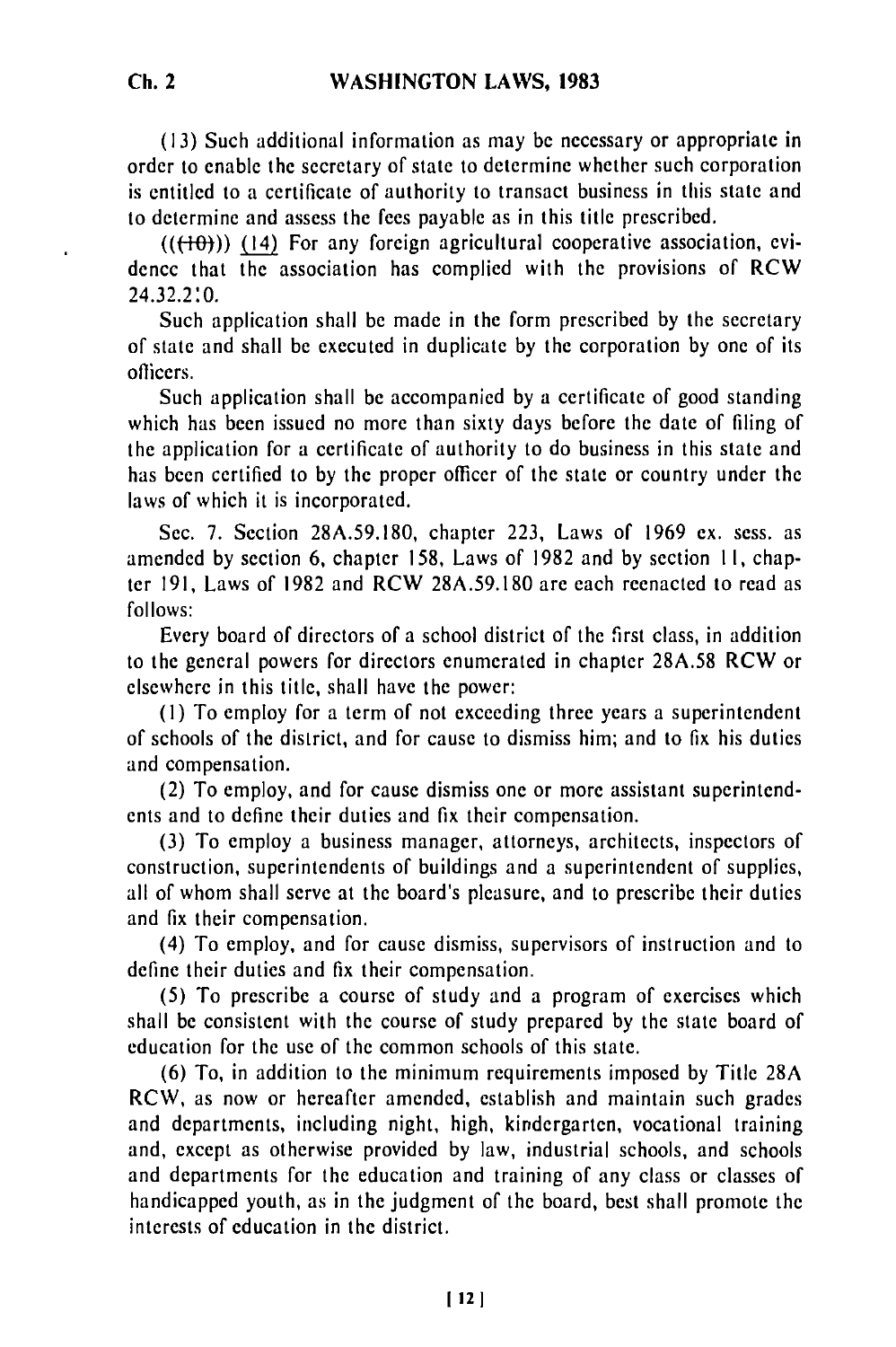**(7)** To determine the length of time over and above one hundred eighty days that school shall be maintained: PROVIDED, That for purposes of apportionment no district shall be credited with more than one hundred and eighty-three days' attendance in any school year; and to fix the time for annual opening and closing of schools and for the daily dismissal of pupils before the regular time for closing schools.

(8) To maintain a shop and repair department, and to employ, and for cause dismiss, a foreman and the necessary help for the maintenance and conduct thereof.

(9) To provide free textbooks and supplies for all children attending school, when so ordered by a vote of the electors; or if the free textbooks are not voted by the electors, to provide books for children of indigent parents, on the written statement of the city superintendent that the parents of such children are not able to purchase them.

(10) To require of the officers or employees of the district to givc **-** bond for the honest performance of their duties in such penal sum as may be fixed by the board with good and sufficient surety, and to cause the premium for all bonds required of all such officers or employees to be paid by the district: PROVIDED, That the board may, by written policy, allow that such bonds may include a deductible proviso not to exceed two percent of the officer's or employee's annual salary.

**(I** I) To prohibit all secret fraternities and sororities among the students in any of the schools of the said districts.

(12) To appoint a practicing physician, resident of the school district, who shall be known as the school district medical inspector, and whose duty it shall be to decide for the board of directors all questions of sanitation and health affecting the safety and welfare of the public schools of the district who shall serve at the board's pleasure; he or authorized deputies shall make monthly inspections of each school in the district and report the condition of the same to the board of education and board of health: PRO-VIDED, That children shall not be required to submit to vaccination against the will of their parents or guardian.

Sec. 8. Section 3, chapter 240, Laws of 1977 ex. sess. as last amended by section 18, chapter 299, Laws of 1981 and by section 6, chapter 6, Laws of 1982 and RCW 34.08.020 are each reenacted to read as follows:

There is hereby created a state publication to be called the Washington State Register, which shall be published on no less than a monthly basis. The register shall contain, but is not limited to, the following materials received by the code reviser's office during the pertinent publication period:

**(1)** (a) The full text of any proposed new or amendatory rule, as defined in RCW 34.04.010, and the citation of any existing rules the repeal of which is proposed, prior to the public hearing on such proposal. Such material shall be considered, when published, to be the official notification of the intended action, and no state agency or official thereof may take action on

 $\overline{1}$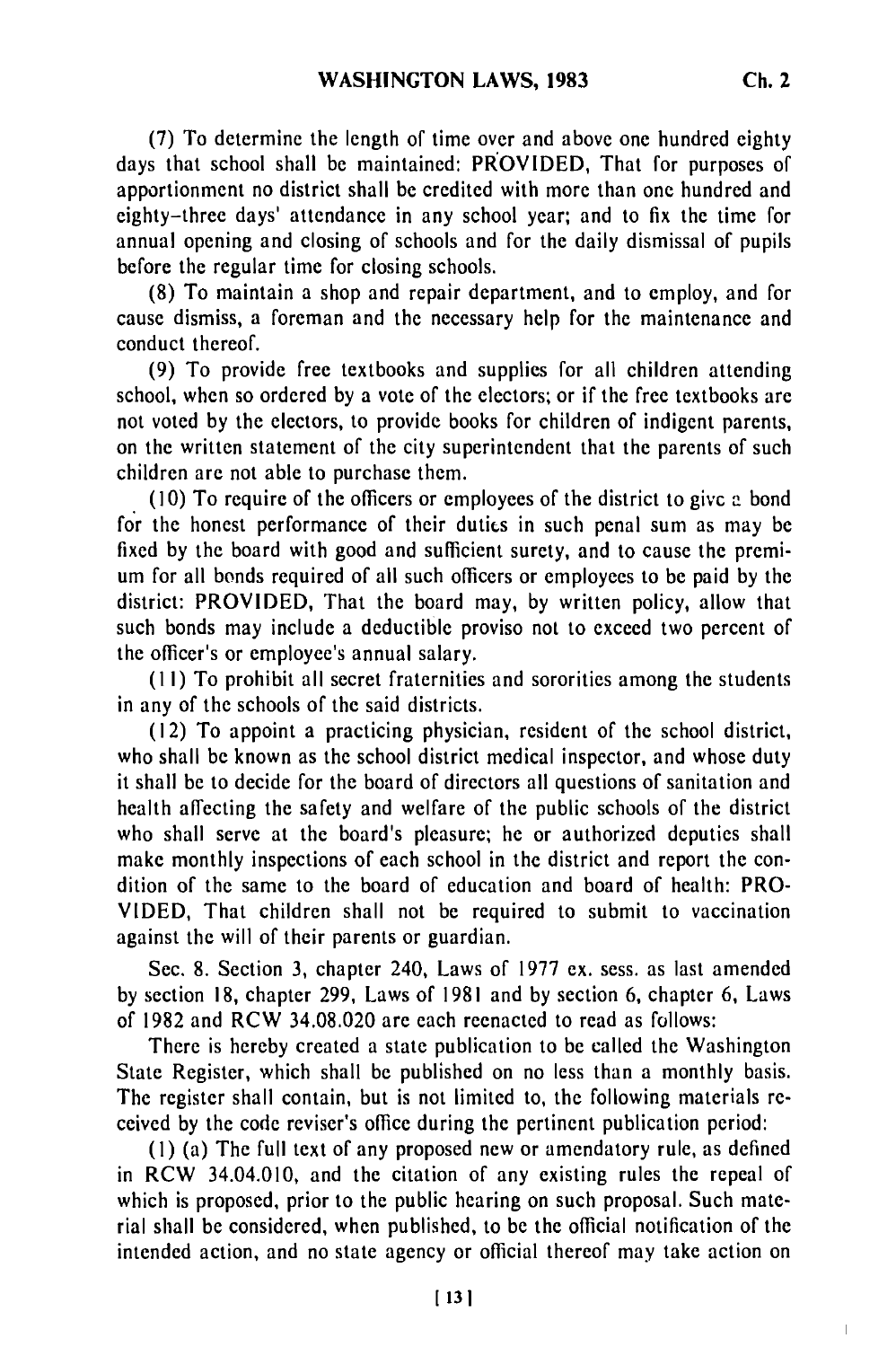any such rule except on emergency rules adopted in accordance with RCW 34.04.030, until twenty days have passed since the distribution date of the register in which the rule and hearing notice have been published or a notice regarding the omission of the rule has been published pursuant to RCW 34.04.050(3) as now or hereafter amended;

(b) The small business economic impact statement, **if** required by RCW 19.85.030, preceding the full text of the proposed new or amendatory rule;

(2) The full text of any new or amendatory rule adopted, and the citation of any existing rule repealed, on a permanent or emergency basis;

(3) Executive orders and emergency declarations of the governor;

(4) Public meeting notices of any and all agencies of state government, including state elected officials whose offices are created by Article **III** of the state Constitution or RCW 48.02.010;

(5) Rules of the state supreme court which have been adopted but not yet published in an official permanent codification;

(6) Summaries of attorney general opinions and lettei opinions, noting the number, date, subject, and other information, and prepared by the attorney general for inclusion in the register; and

(7) Juvenile disposition standards and security guidelines proposed and adopted under RCW 13.40.030.

Sec. 9. Section 5, chapter 39, Laws of 1970 ex. sess. as last amended by section 6, chapter 344, Laws of 1981 and by section 2, chapter 34, Laws of 1982 Ist ex. sess. and RCW 41.05.050 are each reenacted to read as follows:

(I) Every department, division, or separate agency of state government, and such county, municipal, or other political subdivisions as are covered by this chapter, shall provide contributions to insurance and health care plans for its employees and taeir dependents, the content of such plans to be determined by the state employees insurance board. Such contributions, which shall be paid by the county, the municipality, or other political subdivision for their employees, shall include an amount determined by the state employee's insurance board to pay the administrative expenses of the board and the salaries and wages and expenses of the benefits supervisor and other necessary personnel: PROVIDED, That this administrative service charge for state employees shall not result in an employer contribution in excess of the amount authorized by the governor and the legislature as prescribed in RCW 41.05.050(2), and that the sum of an employee's insurance premiums and administrative service charge in excess of such employer contribution shall be paid by the employee. All such contributions will be paid into the state employees insurance fund to be expended in accordance with RCW 41.05.030.

(2) The contributions of any department, division, or separate agency of the state government, and such county, municipal, or other political subdivisions as are covcr-d by this chapter, shall be set by the state employees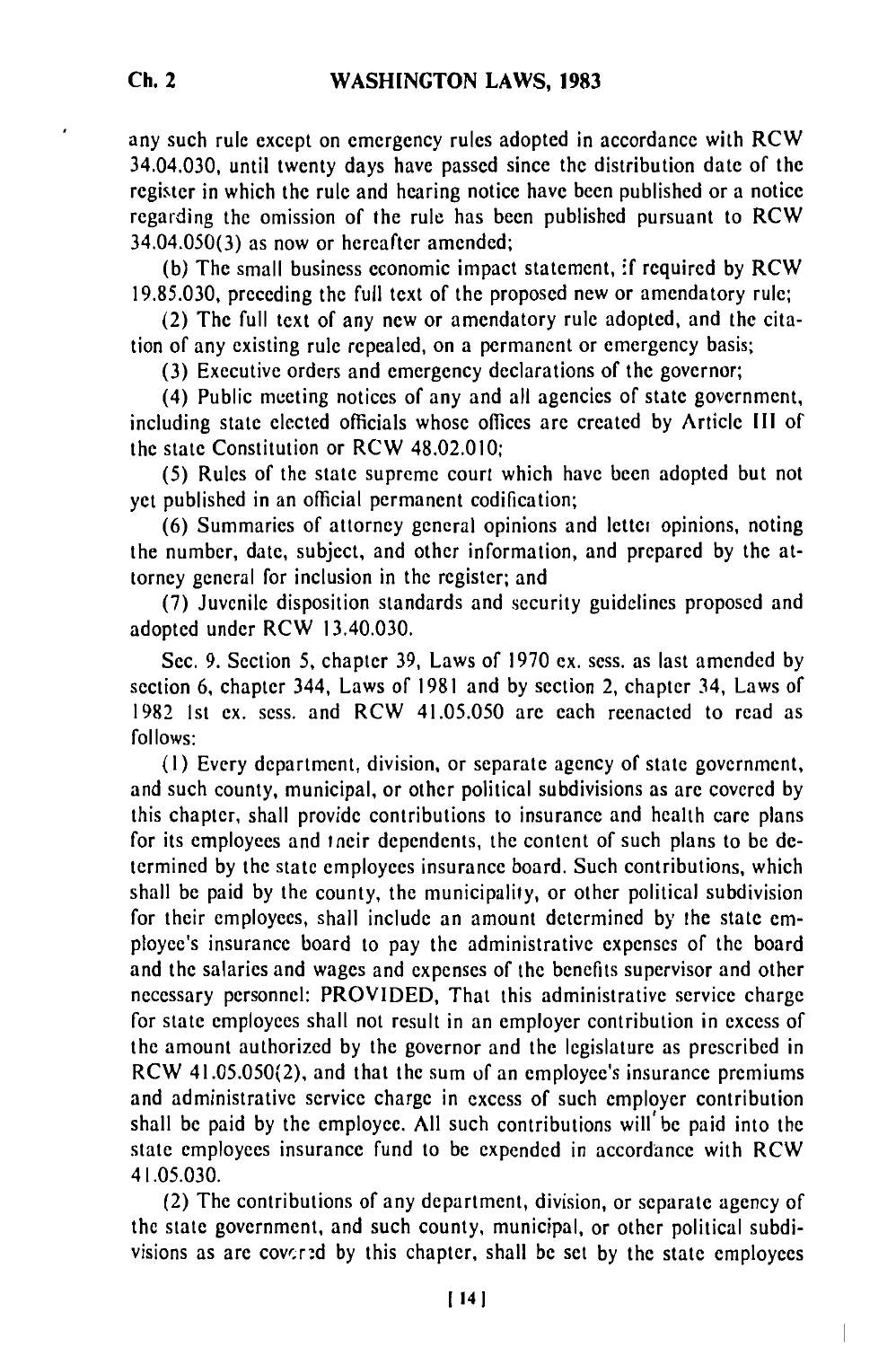insurance board, subject to the approval of the governor for availability of funds as specifically appropriated by the legislature for that purpose: PRO-VIDED, That provision for school district personnel shall not be made under this chapter.

(3) The trustee with the assistance of the department of personnel shall survey private industry and public employers in the state of Washington to determine the average employer contribution and the average level of benefits for group insurance programs under the jurisdiction of the state employees insurance board. Such survey shall be conducted during each evennumbered year but may **be** conducted more frequently. The survey shall be reported to the board for its use in setting the amount of the recommended employer contribution to the employee insurance benefit program covered by this chapter. The board shall transmit a recommendation for the amount of the employer contribution to the governor and the director of financial management for inclusion in the proposed budgets submitted to the legislature.

Sec. 10. Section 21, chapter 266, Laws of 1971 ex. sess. as last amended by section **1,** chapter 162, Laws of 1982 and by section 4, chapter 205, Laws of 1982 and by section 16, chapter 227, Laws of 1982 and RCW 43- .24.085 are each reenacted to read as follows:

It shall be the policy of the state of Washington that the director of licensing shall from time to time establish the amount of all application fees, license fees, registration fees, examination fees, permit fees, renewal fees, and any other fee associated with licensing or registration of professions, occupations, or businesses, administered by the business and professions administration in the department of licensing. In fixing said fees the director shall, insofar as is practicable, fix the fees relating to each profession, occupation, or business in such a manner that the income from each will match the anticipated expenses to **be** incurred in the administration of the laws relating to each such profession, occupation, or business. All such fees shall **be** fixed by rule adopted by the director in accordance with the provisions of the administrative procedure act, chapter 34.04 RCW: PROVIDED, That

(1) In no event shall the license or registration renewal fee in the following cases be fixed at an amount in excess of forty dollars:

(a) Auctioneer trainee;

**(b)** Barber;

(c) Student barber;

(d) Cosmetologist (manager-operator);

(e) Cosmetologist (operator);

(f) Cosmetologist (instructor-operator);

**(g)** Apprentice embalmer;

(h) Manicurist;

(i) Apprentice funeral director;

(j) Registered nurse;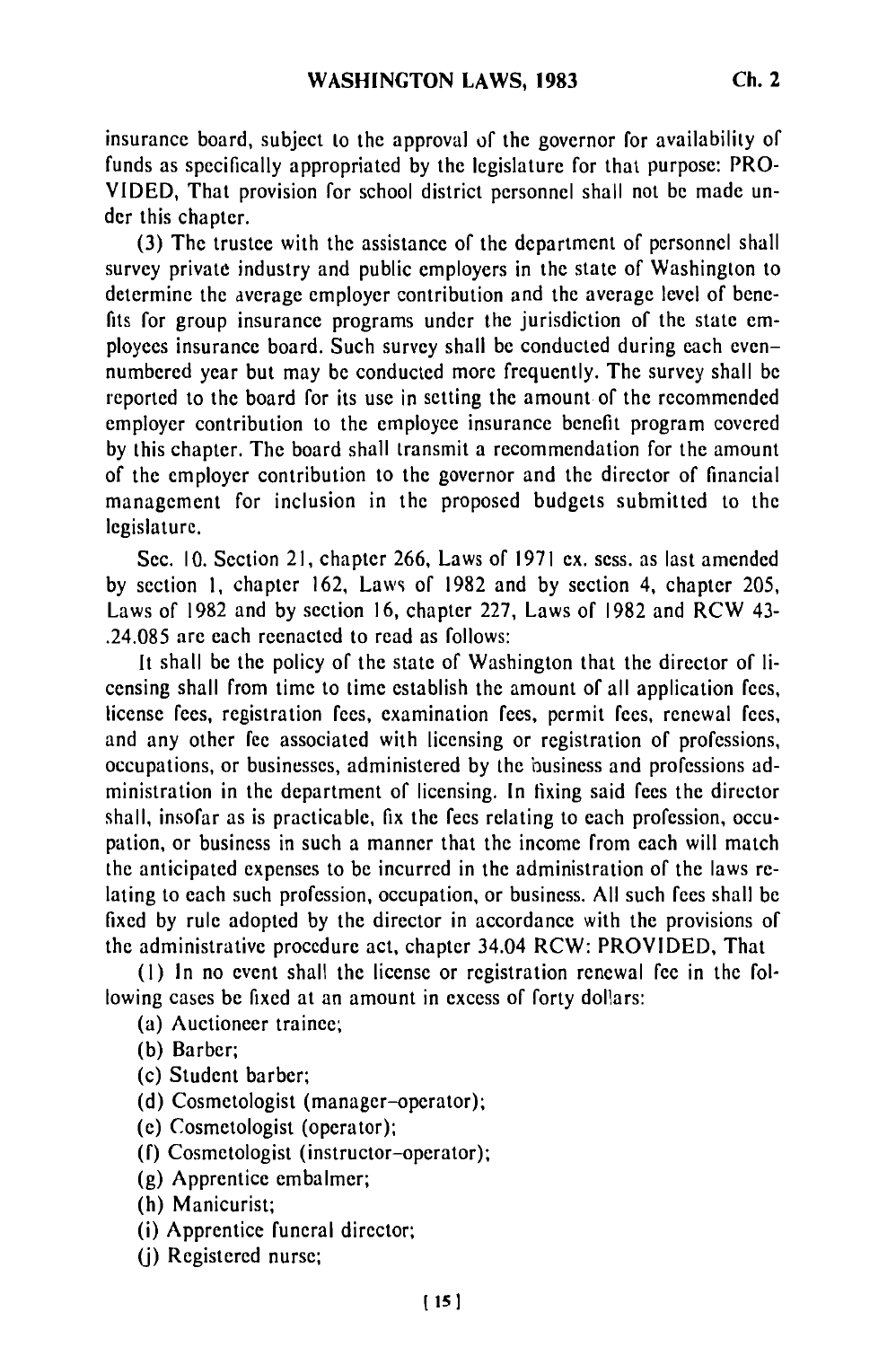**(k)** Licensed practical nurse;

**(I)** Permit barber;

(m) Manicurist (manager-operator);

(n) Animal technician; and

(2) In no event shall the license or registration renewal fee in the following cases be fixed at an amount in excess of **fifty** dollars:

(a) Dental hygienist;

(b) Barber instructor;

(c) Barber manager instructor;

(d) Psychologist;

**(c)** Embalmer;

**(f)** Funeral director;

(g) Veterinarian;

(h) Cosmetology shop;

(i) Barber shop;

(j) Physician's assistant;

(k) Osteopathic physician's assistant;

(I) Certified registered nurse;

(m) Physical therapist;

(n) Manicurist shop; and

(3) In no event shall the license or registration renewal **fee** in the following cases be fixed at an amount in excess of one hundred dollars:

(a) Architect;

(b) Dentist;

(c) Engineer;

(d) Land surveyor;

(e) Midwife;

(f) Podiatrist;

(g) Chiropractor;

(h) Drugless therapeutic;

(i) Osteopathic physician;

**(j)** Osteopathic physician and surgeon;

(k) Physician and sur,  $con;$ 

(I) Optometrist;

(m) Dispensing optician;

(n) Landscape architect;

(o) Nursing home administrator;

(p) Hearing aid fitter;

(q) Massage operator;

(r) Massage business owner/operator;

(s) Ocularist; and

(4) In no event shall the license or registration renewal fee in the following cases be fixed at an amount in excess of three hundred dollars:

(a) Auctioneer;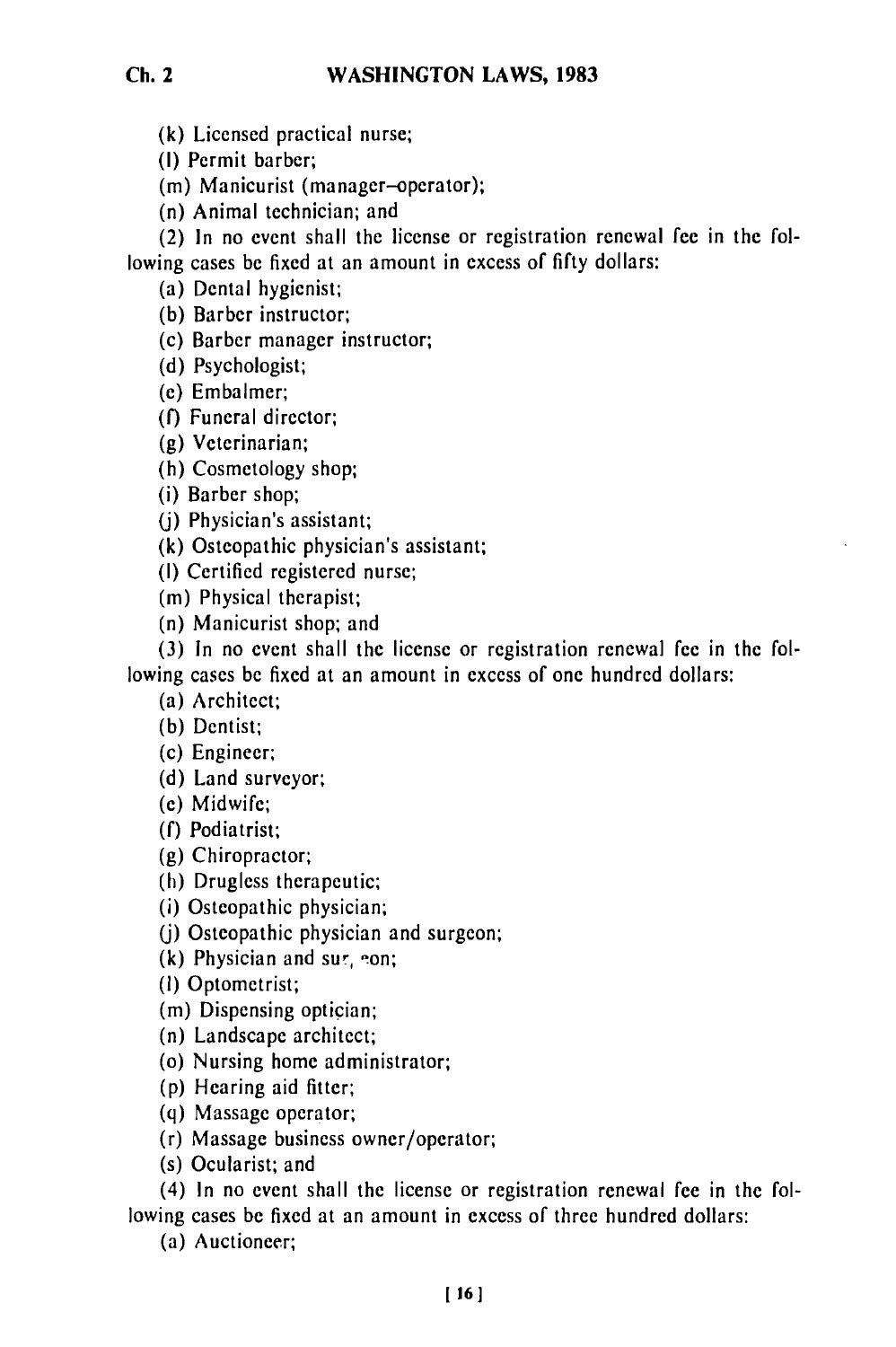**(b)** Engineer corporation;

(c) Engineer partnership;

**(d)** Cosmetology school;

(e) Barber school;

**(f)** Debt adjuster agency;

**(g)** Debt adjuster branch office;

(h) Debt adjuster;

(i) Employment agency;

(j) Employment agency branch office;

**(k)** Collection agency;

**(1)** Collection agency branch office;

(m) Funeral establishment;

(n) Massage business.

Sec. **11.** Section 43.38.010, chapter **8,** Laws of 1965 as last amended **by** section 12, chapter 30, Laws of 1982 1st ex. sess. and **by** section 1, chapter 41, Laws of **1982** 1st ex. sess. and RCW 43.38.010 are each reenacted to read as follows:

There is hereby created a tax advisory council to consist of twelve members to be appointed **by** the governor. Members shall be chosen who represent the major segments of the state's economy, and at least one member shall be chosen from each congressional district of the state now or hereafter existing. In addition, the president of the senate and the speaker of the house of representatives shall each appoint two members, one from each caucus of the respective house. Members shall serve without pay at the pleasure of the governor but shall be paid travel expenses in accordance with RCW 43.03.050 and 43.03.060 as now existing or hereafter amended incurred in their travel to and from meetings of the council and while attending all meetings of the council. Legislative members shall be reimbursed for travel expenses as provided in RCW 44.04.120.

The council shall not be deemed to be unlawfully constituted and a member of the council shall not be deemed ineligible to serve on the board soleiy **by** reason of the establishment of new or revised boundaries for congressio...<sup>1</sup> districts. However, appointments made after the effective date of such establishment shall be from congressional districts which are not represented on the council.

Sec. 12. Section 46.52.100, chapter 12, Laws of 1961 as last amended **by** section 81, chapter 136, Laws of 1979 ex. sess. and **by** section 4, chapter 176, Laws of 1979 ex. sess. and RCW 46.52.100 are each reenacted to read as follows:

Every justice of the peace, police judge, and clerk of superior court shall keep or cause to be kept a record of every traffic complaint, traffic citation, notice of infraction, or other legal form of traffic charge deposited with or presented to said justice of the peace, police judge, superior court, or a traffic violations bureau, and shall keep a record of every official action **by**

 $\mathbf{L}$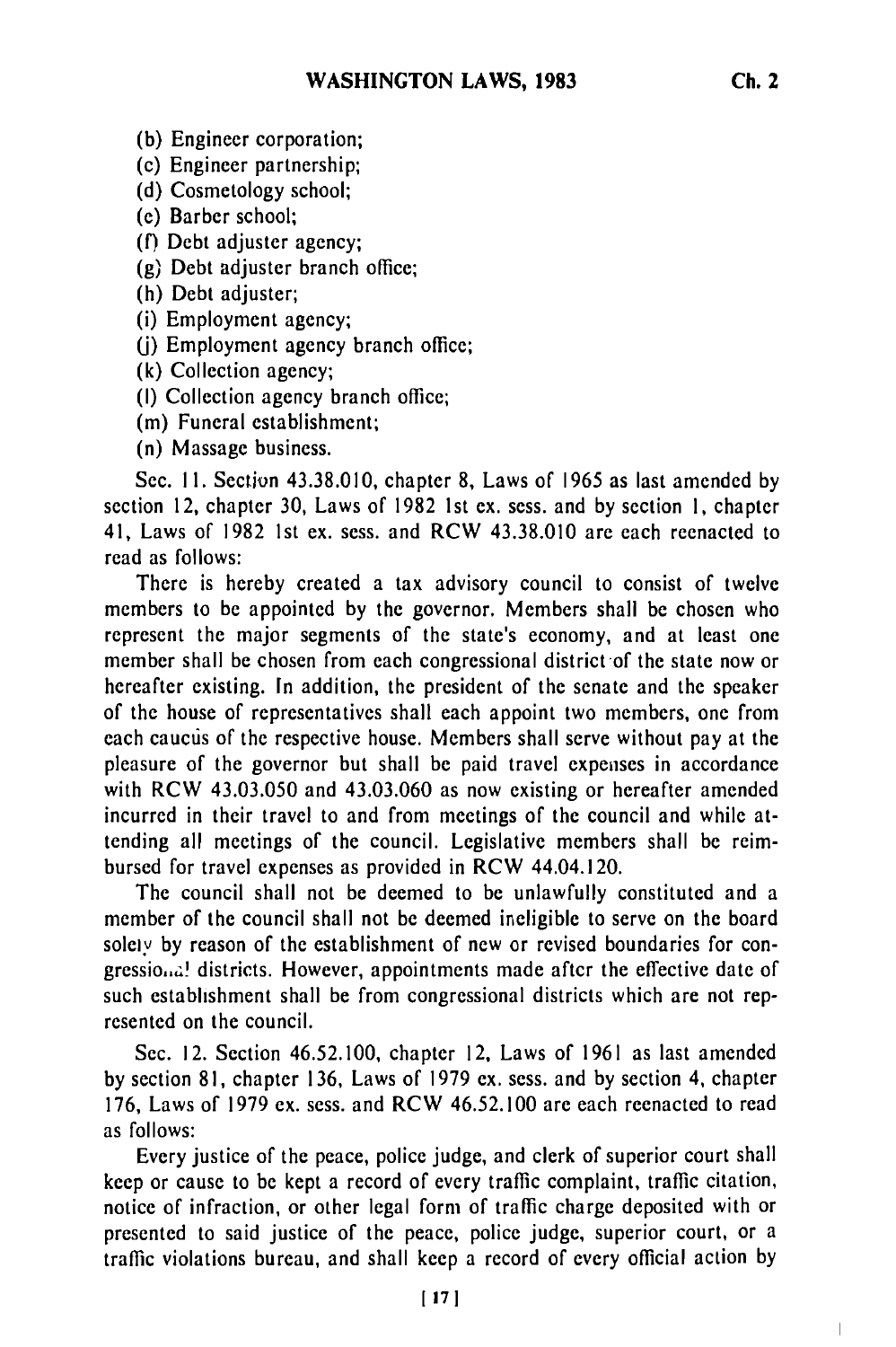said court or its traffic violations bureau in reference thereto, including but not limited to a record of every conviction, forfeiture of bail, judgment of acquittal, finding that a traffic infraction has been committed, dismissal of a notice of infraction, and the amount of fine, forfeiture, or penalty resulting from evcry said traffic complaint, citation, or notice of infraction deposited with or presented to the justice of the peace, police judge, superior court, or traffic violations bureau.

The Monday following the conviction, forfeiture of bail, or finding that a traffic infraction was committed for violation of any provisions of this chapter or other law regulating the operating of vehicles on highways, every said magistrate of the court or clerk of the court of record in which such conviction was had, bail was forfeited, or the finding made shall prepare and immediately forward to the director of licensing at Olympia an abstract of the record of said court covering the case, which abstract must be certified by the person so required to prepare the same to be true and correct. Report need not be made of any finding involving the illegal parking or standing of a vehicle.

Said abstract must be made upon a form furnished by the director and shall include the name and address of the party charged, the number, if any, of his driver's or chauffeur's license, the registration number of the vehicle involved, the nature of the offense, the date of hearing, the plea, the judgment, whether bail forfeited, whether the determination that a traffic infraction was committed was contested, and the amount of the fine, forfeiture, or penalty as the case may be.

Every court of record shall also forward a like report to the director upon the conviction of any person of manslaughter or other felony in the commission of which a vehicle was used.

The failure of any such judicial officer to comply with any of the requirements of this section shall constitute misconduct in office and shall be grounds for removal therefrom.

The director shall keep all abstracts received hereunder at his office in Olympia and the same shall be open to public inspection during reasonable business hours.

Venue in all justice courts shall be before one of the two nearest justices of the peace in incorporated cities and towns nearest to the point the violation allegedly occurred: PROVIDED, That in counties of class A and of the first class such cases may be tried in the county seat at the request of the defendant.

It shall be the duty of the officer, prosecuting attorney, or city attorney signing the charge or information in any case involving a charge of driving under the influence of intoxicating liquor or any drug immediately to make request to the director for an abstract of convictions and forfeitures which the director shall furnish.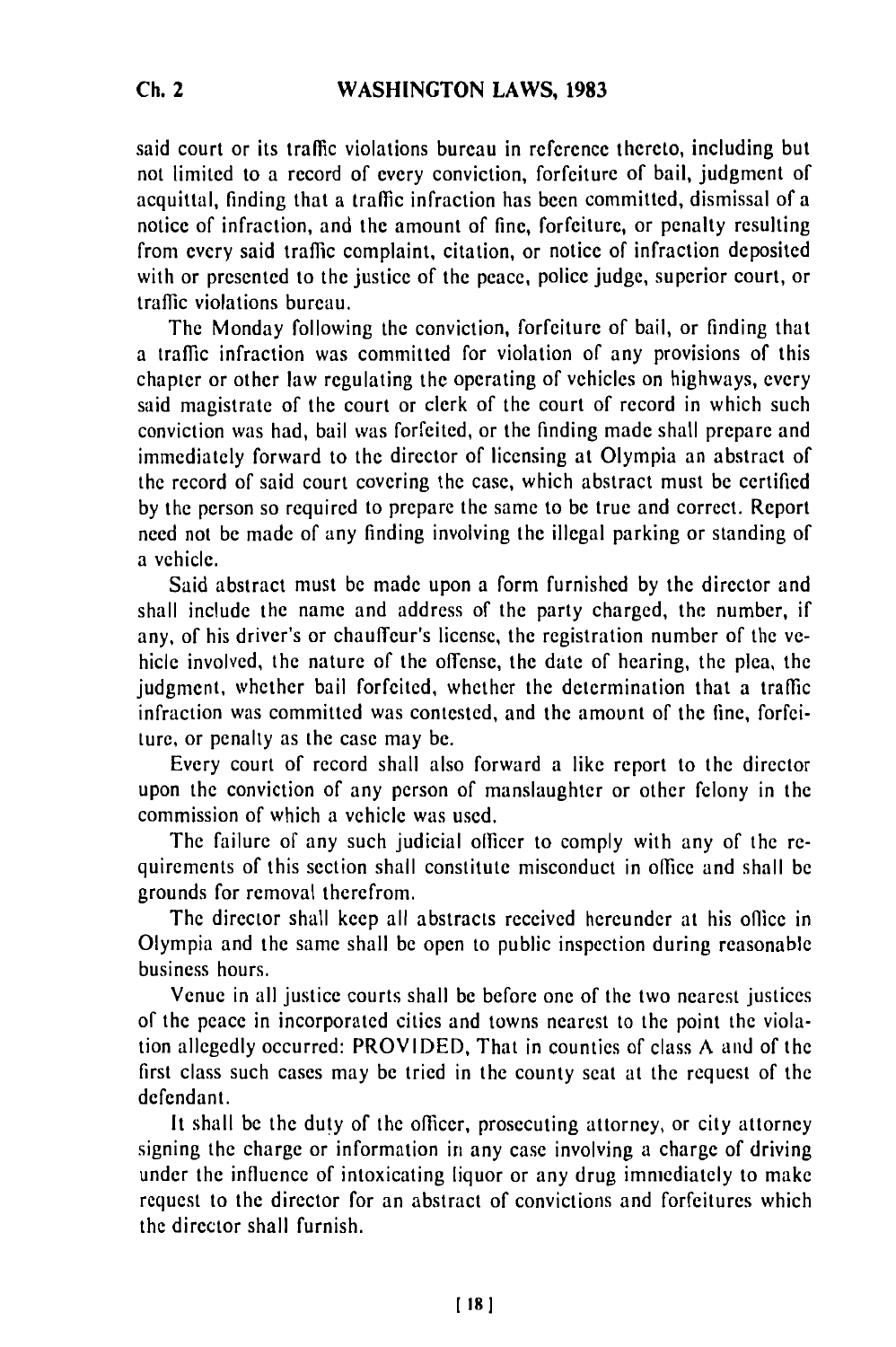If the driver at the time of the offense charged was without a driver's license because of a previous suspension or revocation, the minimum mandatory jail sentence and fine shall be ninety days in the county jail and a two hundred dollar fine. The penalty so imposed shall not be suspended.

Sec. **13.** Section **1,** chapter **30,** Laws of .1974 ex. sess. as last amended **by** section 10, chapter 109, Laws of **1982** and **by** section **8,** chapter 201, Laws of 1982 and RCW 51.32.040 are each reenacted to read as follows:

No money paid or payable under this title shall, except as provided for in RCW 74.04.530 or 74.20A.260, prior to the issuance and delivery of the check or warrant therefor, be capable of being assigned, charged, or ever be taken in execution or attached or garnished, nor shall the same pass, or be paid, to any other person by operation of law, or **by** any form of voluntary assignment, or power of attorney. Any such assignment or charge shall be void, unless the transfer is to a financial institution at the request of a worker or other beneficiary and in accordance with RCW 51.32.045 shall be made: PROVIDED, That if any worker suffers a permanent partial injury, and dies from some other cause than the accident which produced such injury before he or she shall have received payment of **6;,** or her award for such permanent partial injury, or if any worker suffers any other injury **be**fore he or she shall have received payment of any monthly installment covering any period of time prior to his or her death, the amount of such permanent partial award, or of such monthly payment or both, shall be paid to the surviving spouse, or to the child or children if there is no surviving spouse: PROVIDED FURTHER, That, if any worker suffers an injury and dies therefrom before he or she shall have received payment of any monthly installment covering time loss for any period of time prior to his or her death, the amount of such monthly payment shall be paid to the surviving spouse, or to the child or children if there is no surviving spouse: PROVID-ED FURTHER, That any application for compensation under the foregoing provisos of this section shall be filed with the department or self-insuring employer within one year of the date of death: PROVIDED FURTHER. That if the injured worker resided in the United States as long as three years prior to the date of injury, such payment shall not be made to any surviving spouse or child who was at the time of the injury a nonresident of the United States: PROVIDED FURTHER, That any worker receiving benefits under this title who is subsequently confined in, or who subsequent**ly** becomes eligible therefor while confined in any institution under conviction and sentence shall have all payments of such compensation canceled during the period of confinement but after discharge from the institution payment of benefits thereafter due shall be paid if such worker would, but for the provisions of this proviso, otherwise be entitled thereto: PROVIDED FURTHER, That if any prisoner is injured in the course of his or her employment while participating in a work or training release program authorized **by** chapter 72.65 RCW and is subject to the provisions of this title, he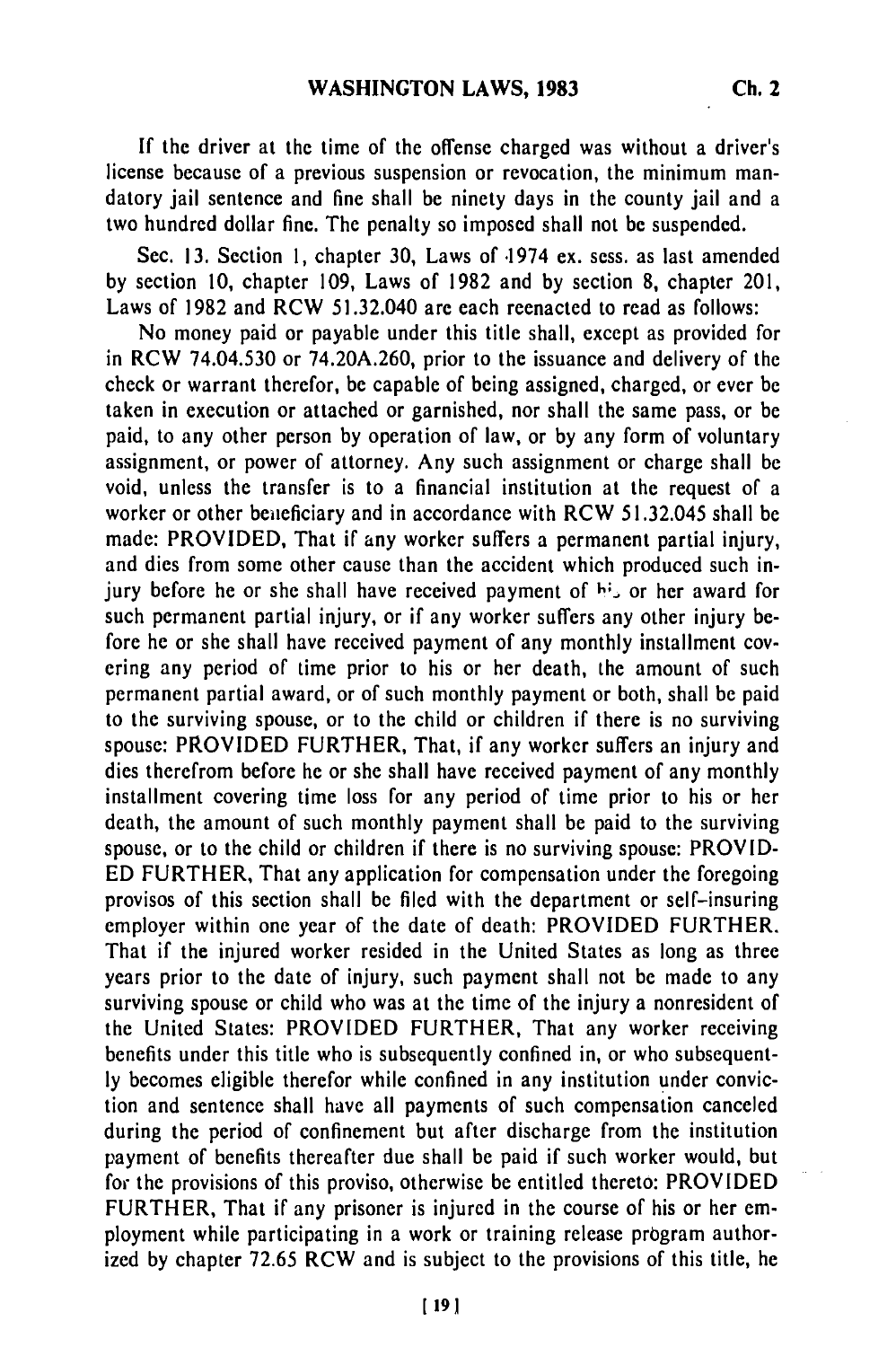or **she** shall **be** entitled to payments under this title subject to the requirements of chapter 72.65 RCW unless his or her participation in such program has been canceled, or unless he or she is returned to a state correctional institution, as defined in RCW 72.65.010(3), as a result of revocation of parole or new sentence: PROVIDED FURTHER, That if such incarcerated worker has during such confinement period, any beneficiaries, they shall be paid directly the monthly benefits which would have been paid to him or her for himself or herself and his or her beneficiaries had he or she not been so confined. Any lump sum benefits to which the worker would otherwise be entitled but for the provisions of these provisos shall be paid on a monthly basis to his or her beneficiaries.

Sec. 14. Section 7, chapter 31, Laws of 1979 as amended by section 5, chapter 32, Laws of 1982 and by section 4, chapter 132, Laws of 1982 and RCW 67.16.180 are each reenacted to read as follows:

k

**(1)** Race meets of twenty-five days or less, which run sixty percent quarter horses and/or Appaloosa races and/or Arabian races, may retain fourteen percent from the gross receipts of any parimutuel machine; except that exotic races at such meets shall be permitted to retain an additional one percent of the gross receipts of all parimutuel pools during such exotic races with the additional retained amount used for Washington bred breeder awards, not to exceed twenty percent of the winner's share of the purse. Any portion of the remainder of the one percent may be used to support the general purse structure of the race meet, except that all such increased revenue to the licensee to be used for purses will be in addition to and will not supplant the customary purse structure between racetracks and participating horsemen. As used in this section, "exotic races" means daily doubles, quinellas, trifectas, and exactas. Exotic races are subject to the approval of the commission.

(2) For race meets of twenty-five days or less, which run sixty percent quarter horses and/or Appaloosa races and/or Arabian races, the licensee shall pay to the commission daily one percent of the gross receipts of all parimutuel machines at each race meet. Such one percent shall be paid daily.

Sec. **15.** Section I, chapter 171, Laws of 1982 and section 6, chapter 189, Laws of 1982 and RCW 69.50.505 are each reenacted to read as follows:

(a) The following are subject to seizure and forfeiture:

**(1)** All controlled substances which have been manufactured, distribut**ed,** dispensed, or acquired in violation of this chapter;

(2) All raw materials, products, and equipment of any kind which are used, or intended for use, in manufacturing, compounding, processing, delivering, importing, or exporting any controlled substance in violation of this chapter;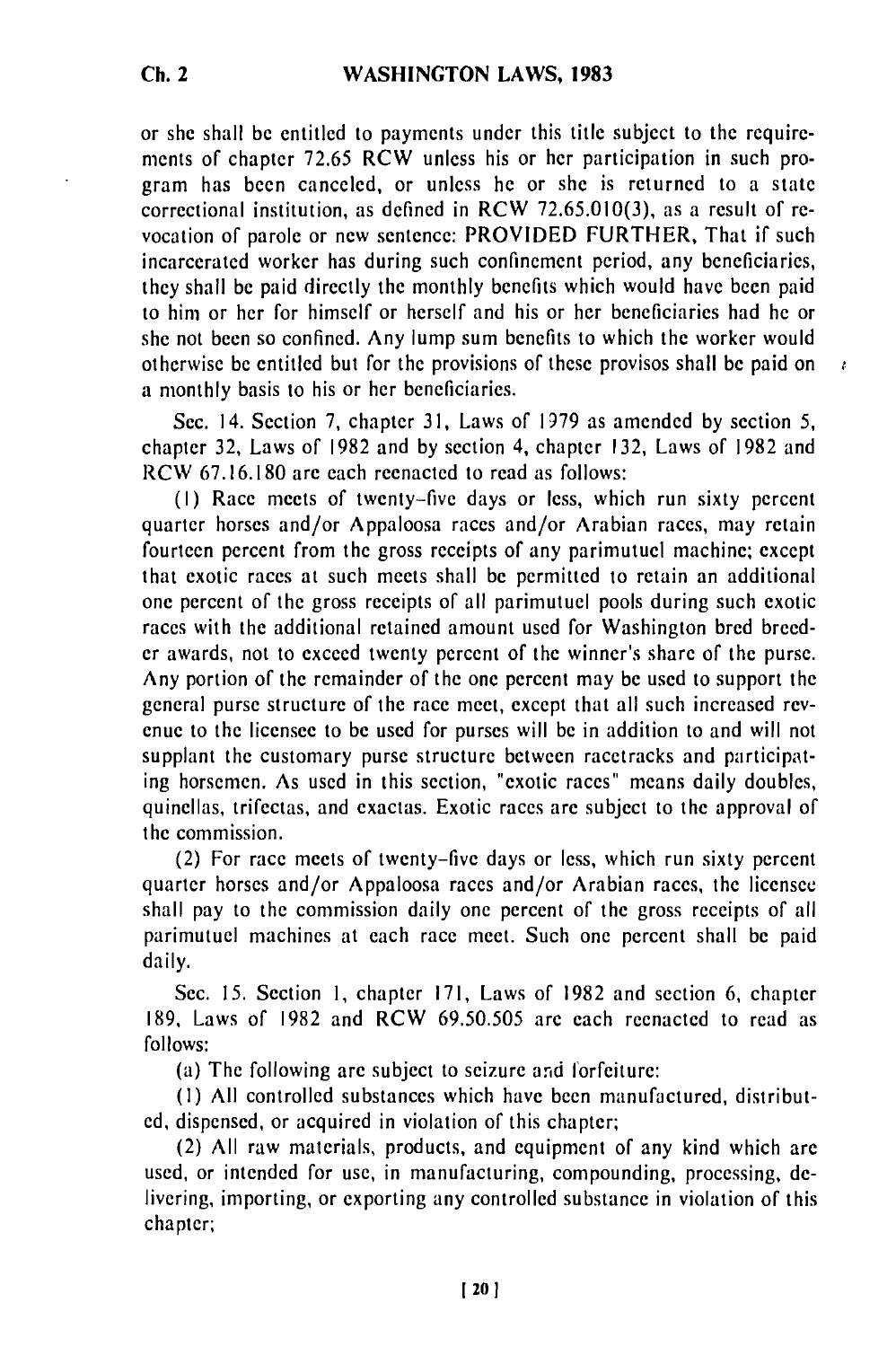**(3)** All property which is used, or intended for use, as a container for property described in paragraphs (I) or (2);

(4) All conveyances, including aircraft, vehicles, or vessels, which are used, or intended for use, to transport, or in any manner to facilitate the transportation, for the purpose of sale or receipt of property described in paragraphs (I) or (2), but:

(i) No conveyance used by any person as a common carrier in the transaction of business as a common carrier is subject to forfeiture under this section unless it appears that the owner or other person in charge of the conveyance is a consenting party or privy to a violation of this chapter;

(ii) No conveyance is subject to forfeiture under this section by reason of any act or omission established by the owner thereof to have been committed or omitted without his knowledge or consent;

(iii) A conveyance is not subject to forfeiture for a violation of RCW 69.50.401(d);

(iv) A forfeiture of a conveyance encumbered by a bona fide security interest is subject to the interest of the secured party if the secured party neither had knowledge of nor consented to the act or omission; and

(v) When the owner of a conveyance has been arrested under this chapter the conveyance may not be subject to forfeiture unless it is seized or process is issued for its seizure within ten days of the owner's arrest;

(5) All books, records, and research products and materials, including formulas, microfilm, tapes, and data which are used, or intended for use, in violation of this chapter;

(6) All drug paraphernalia; and

(7) All moneys, negotiable instruments, securities, or other intangible property of value furnished or intended to be furnished by any person in exchange for a controlled substance in violation of this chapter, all proceeds traceable to such an exchange, and all moneys, negotiable instruments, and securities used or intended to be used to facilitate any violation of this chapter: PROVIDED, That no property may be forfeited under this paragraph, to the extent of the interest of an owner, by reason of any act or omission which that owner establishes was committed or omitted without the owner's knowledge or consent.

(b) Property subject to forfeiture under this chapter may be seized by any board inspector or law enforcement officer of this state upon process issued by any superior court having jurisdiction over the property. Seizure without process may be made if:

**(I)** The seizure is incident to an arrest or a search under a search warrant or an inspection under an administrative inspection warrant;

(2) The property subject to seizure has been the subject of a prior judgment in favor of the state in a criminal injunction or forfeiture proceeding based upon this chapter;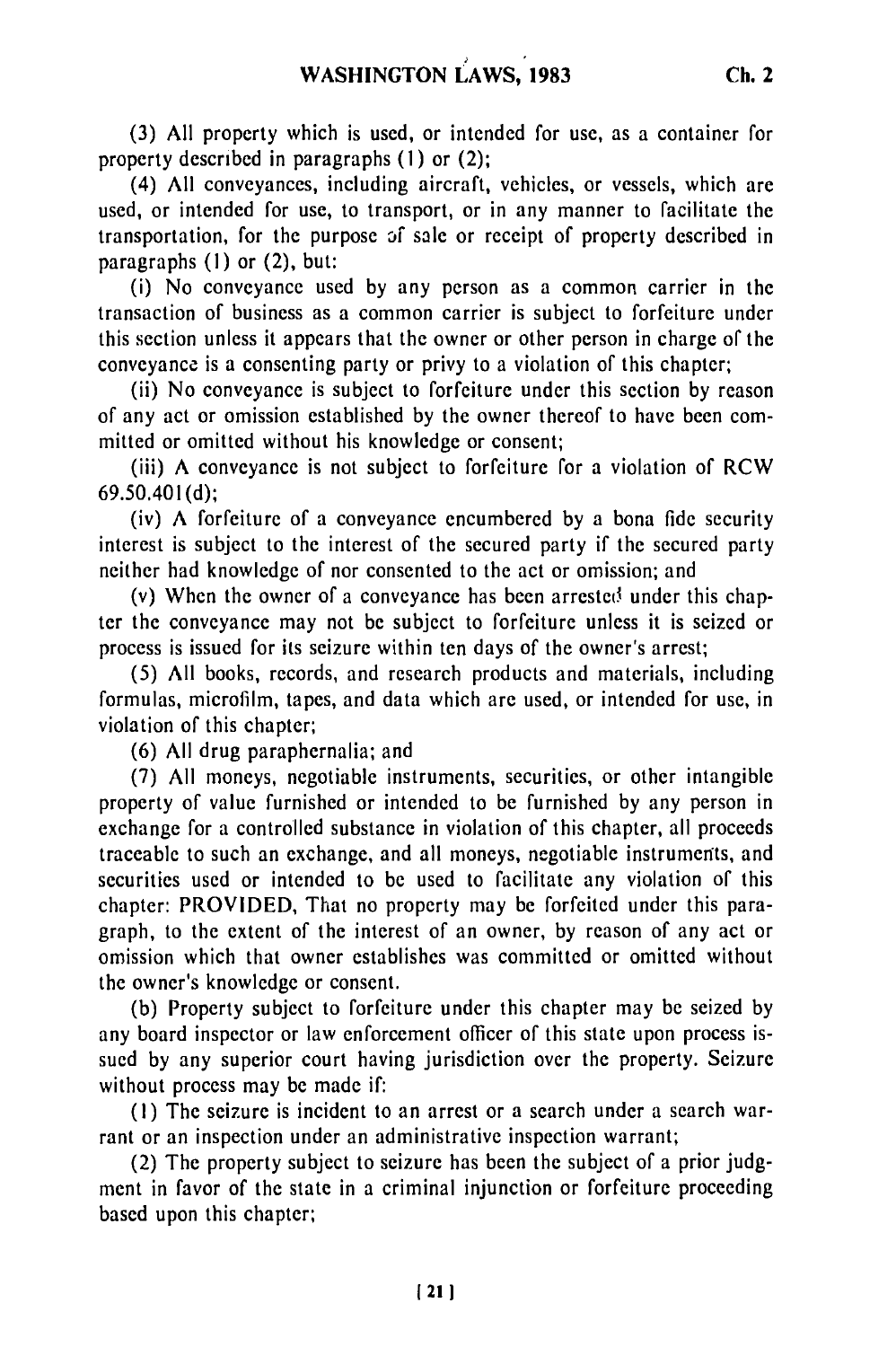(3) A board inspector or law enforcement officer has probable cause to believe that the property is directly or indirectly dangerous to health or safety; or

(4) The board inspector or law enforcement officer has probable cause to believe that the property was used or is intended to be used in violation of this chapter.

(c) In the event of seizure pursuant to subsection (b), proceedings for forfeiture shall be deemed commenced by the seizure. The law enforcement agency under whose authority the seizure was made shall cause notice to be served within fifteen days following the seizure on the owner of the property seized and the person in charge thereof and any person having any known right or interest therein, of the seizure and intended forfeiture of the seized property. The notice may be served by any method authorized by law or court rule including but not limited to service by certified mail with return receipt requested. Service by mail shall be deemed complete upon mailing within the fifteen day period following the seizure.

(d) If no person notifies the seizing law enforcement agency in writing of the person's claim of ownership or right to possession of items specified in subsection (a)(4) or (a)(7) of this section within forty-five days of the seizure, the item seized shall be deemed forfeited.

(e) If any person notifies the seizing law enforcement agency in writing of the person's claim of ownership or right to possession of items specified in subsection (a)(4) or (a)(7) of this section within forty-five days of the seizure, the person or persons shall be afforded a reasonable opportunity to be heard as to the claim or right. The hearing shall be before the chief law enforcement officer of the seizing agency or the chief law enforcement officer's designee, except where the seizing agency is a state agency as defined in RCW 34.12.020(4), the hearing shall be before the chief law enforcement officer of the seizing agency or an administrative law judge appointed under chapter 34.12 RCW, except that any person asserting a claim or right may remove the matter to a court of competent jurisdiction if the aggregate value of the article or articles involved is more than five hundred dollars. A hearing before the seizing agency and any appeal therefrom shall be under Title 34 RCW. In a court hearing between two or more claimants to the article or articles involved, the prevailing party shall be entitled to a judgment for costs and reasonable attorney's fees. The burden of producing evidence shall be upon the person claiming to be the lawful owner or the person claiming to have the lawful right to possession of items specified in subsection (a)(4) or (a)(7) of this section. The seizing law enforcement agency shall promptly return the article or articles to the claimant upon a determination by the administrative law judge or court that the claimant is the present lawful owner or is lawfully entitled to possession thereof of items specified in subsection (a)(4) or (a)(7) of this section.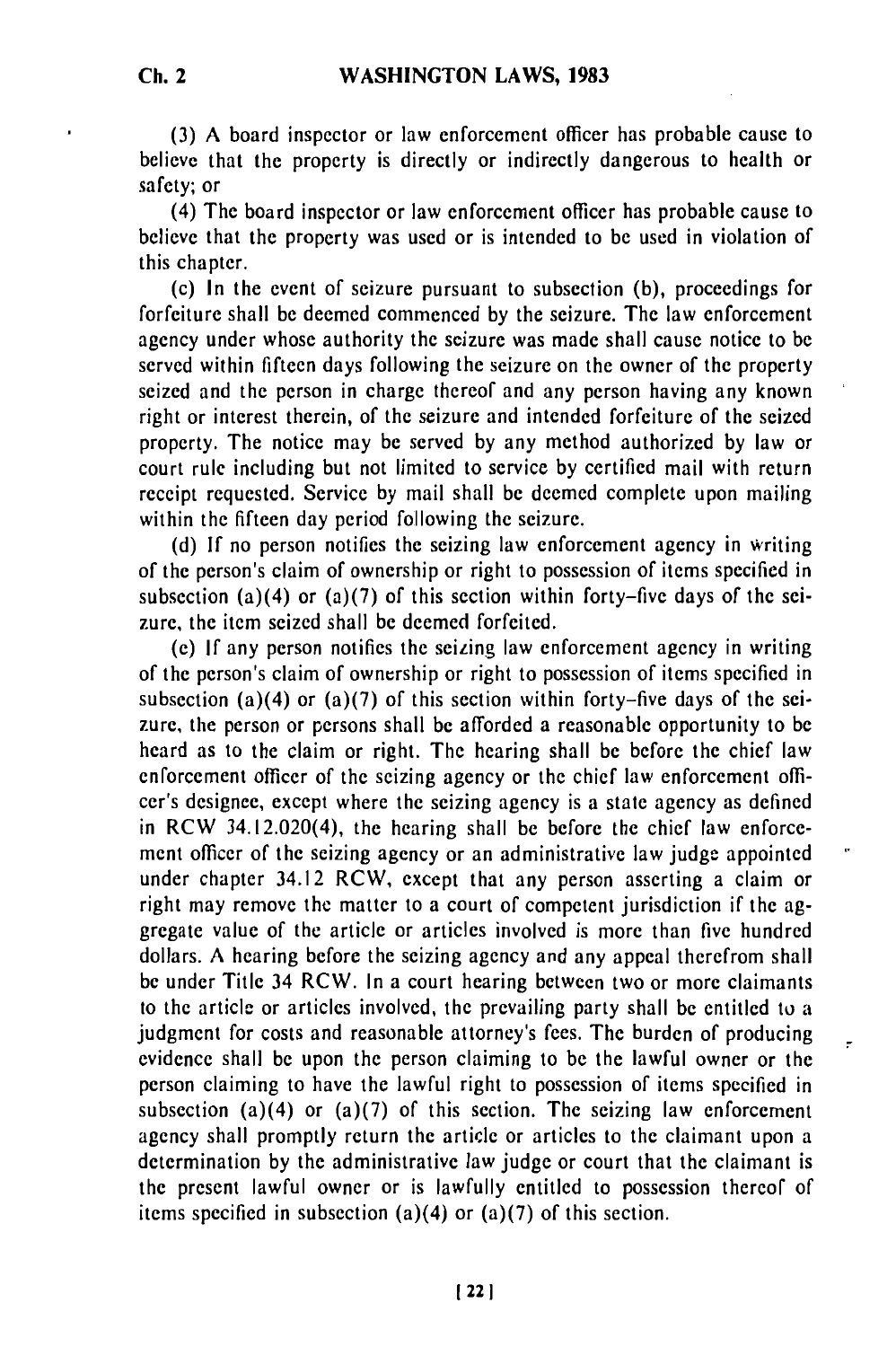**(f)** When property is forfeited under this chapter the board or seizing law enforcement agency may:

**(1)** Retain it for official use or upon application **by** any law enforcement agency of this state release such property to such agency for the exclusive use of enforcing the provisions of this chapter.

(2) Sell that which is not required to be destroyed **by** law and which is not harmful to the public. The proceeds and all moneys forfeited under this title shall be used for payment of all proper expenses of the investigation leading to the seizure, including any money delivered to the subject of the investigation **by** the law enforcement agency, and of the proceedings for forfeiture and sale, including expenses of seizure, maintenance of custody, advertising, actual costs of the prosecuting or city attorney, and court costs. Fifty percent of the money remaining after payment of such expenses shall be deposited in the criminal justice training account established under RCW 43.101.210 which shall be appropriated **by** law to the Washington state criminal justice training commission and **fifty** percent shall be deposited in the general fund of the state, county, and/or city of the seizing law enforcement agency;

**(3)** Request the appropriate sheriff or director of public safety to take custody of the property and remove it for disposition in accordance with law; or

(4) Forward it to the Bureau for disposition.

ł

(g) Controlled substances listed in Schedule **1, 11,** II1, IV, and V that are possessed, transferred, sold, or offered for sale in violation of this chapter are contraband and shall be seized and summarily forfeited to the state. Controlled substances listed in Schedule **1, 11,** 1I1, IV, and V, which are seized or come into the possession of the board, the owners of which are unknown, are contraband and shall be summarily forfeited to the board.

(h) Species of plants from which controlled substances in Schedules **I** and **11** may be derived which have been planted or cultivated in violation of this chapter, or of which the owners or cultivators are unknown, or which are wild growths, may be seized and summarily forfeited to the board.

(i) The failure, upon demand **by** a board inspector or law enforcement officer, of the person in occupancy or in control of land or premises upon which the species of plants are growing or being stored to produce an appropriate registration or proof that he is the holder thereof constitutes authority for the seizure and forfeiture of the plants.

Sec. 16. Section 33, chapter 255, Laws of **1927** as last amended **by** section **3,** chapter 27, Laws of 1982 and **by** section **1,** chapter 222, Laws of 1982 and RCW 79.01.132 are each reenacted to read as follows:

When any timber, fallen timber, stone, gravel, or other valuable material on state lands is sold separate from the land, it may be sold as a lump sum sale or as a scale sale: PROVIDED, That upon the request of the purchaser, any lump sum sale over five thousand dollars appraised value shall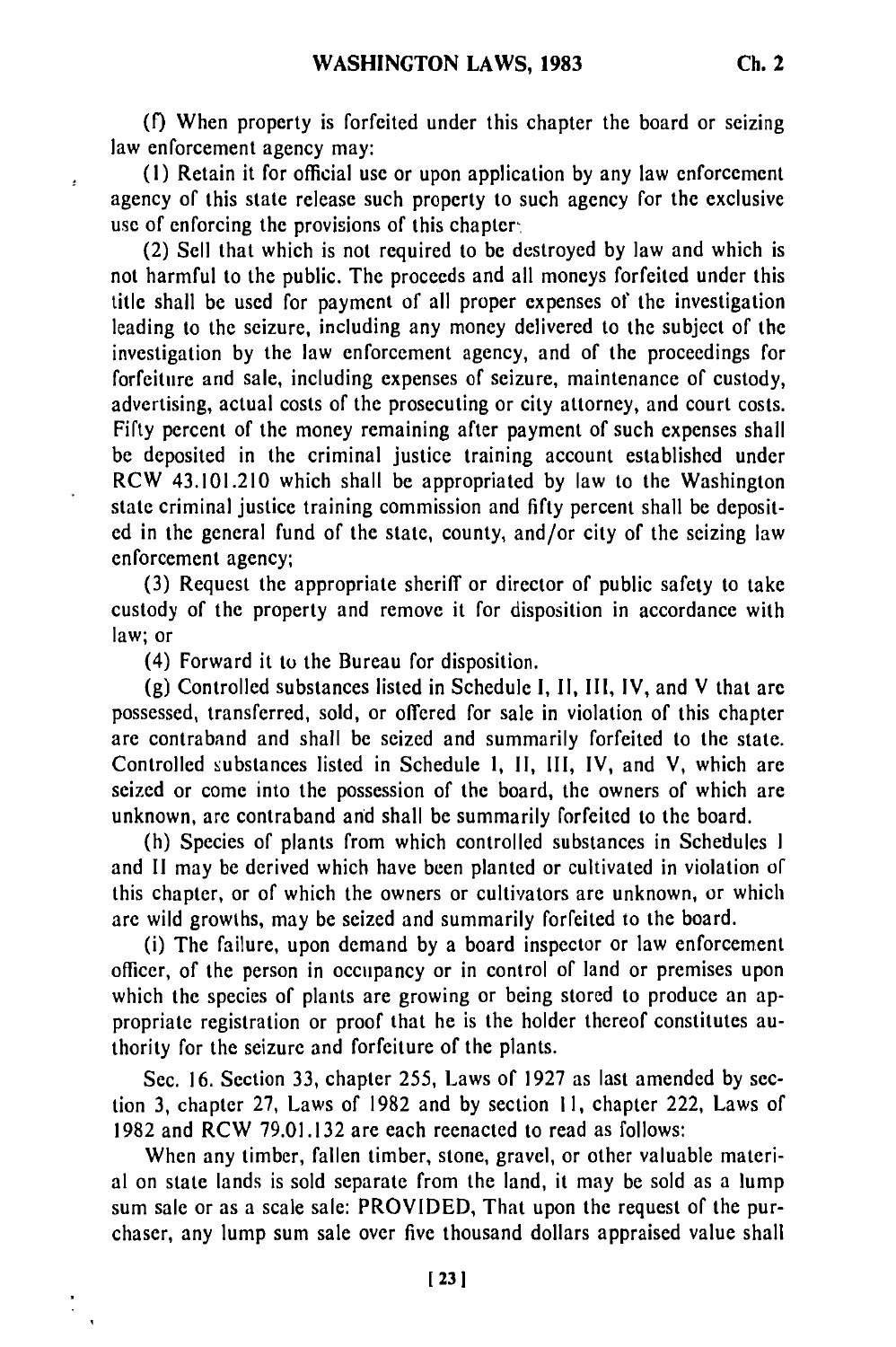be on the installment plan. Lump sum sales under five thousand dollars appraised value shall be paid for in cash. The initial deposits required in RCW 79.01.204, not to exceed twenty-five percent of the actual or projected purchase price, but in the case of lump sum sales over five thousand dollars not less than five thousand dollars, shall be made on the day of the sale. The purchaser shall notify the department of natural resources before any timber is cut and before removal or processing of any valuable materials on the sale area, at which time the department of natural resources may require, in the amount determined by the department, advance payment for the removal, processing, and/or cutting of timber or other valuable materials, or bank letters of credit, payment bonds, or assignments of savings accounts acceptable to the department as adequate security. The amount of such advance payments and/or security shall at all times equal or exceed the value of timber cut and other valuable materials processed or removed until paid for. The initial deposit shall be maintained until all contract obligations of the purchaser are satisfied: PROVIDED HOWEVER, That all or a portion  $\sim$  of said initial deposit may be applied as the final payment for said materials  $\hat{n}$  the event the department of natural resources determines that adequate security exists for the performance or fulfillment of any remaining obligations of the purchaser under the sale contract.

In all cases where timber, fallen timber, stone, gravel, or other valuable material is sold separate from the land, the same shall revert to the state if not removed from the land within the period specified in the sale contract. Said specified period shall not exceed five years from the date of the purchase thereof: PROVIDED, That the specified periods in the sale contract for stone, sand, fill material, or building stone shall not exceed twenty years: PROVIDED FURTHER, That in all cases where, in the judgment of the department of natural resources, the purchaser is acting in good faith and endeavoring to remove such materials, the department of natural resources may extend the time for the removal thereof for any period not exceeding twenty years from the date of purchase for the stone, sand, fill material or building stone or for a total of ten years beyond the normal termination date specified in the original sale contract for all other material, upon payment to the state of a sum to be fixed by the department of natural resources, based on the estimated loss of income per acre to the state resulting from the granting of the extension but in no event less than fifty dollars per extension, plus interest on the unpaid portion of the contract. The interest rate shall be fixed, from time to time, by rule adopted by the board of natural resources and shall not be less than six percent per annum. The applicable rate of interest as fixed at the date of sale and the maximum extension payment shall be set forth in the contract. The method for calculating the unpaid portion of the contract upon which such interest shall be paid by the purchaser shall be set forth in the contract. The department of natural resources shall pay into the state treasury all sums received for such extension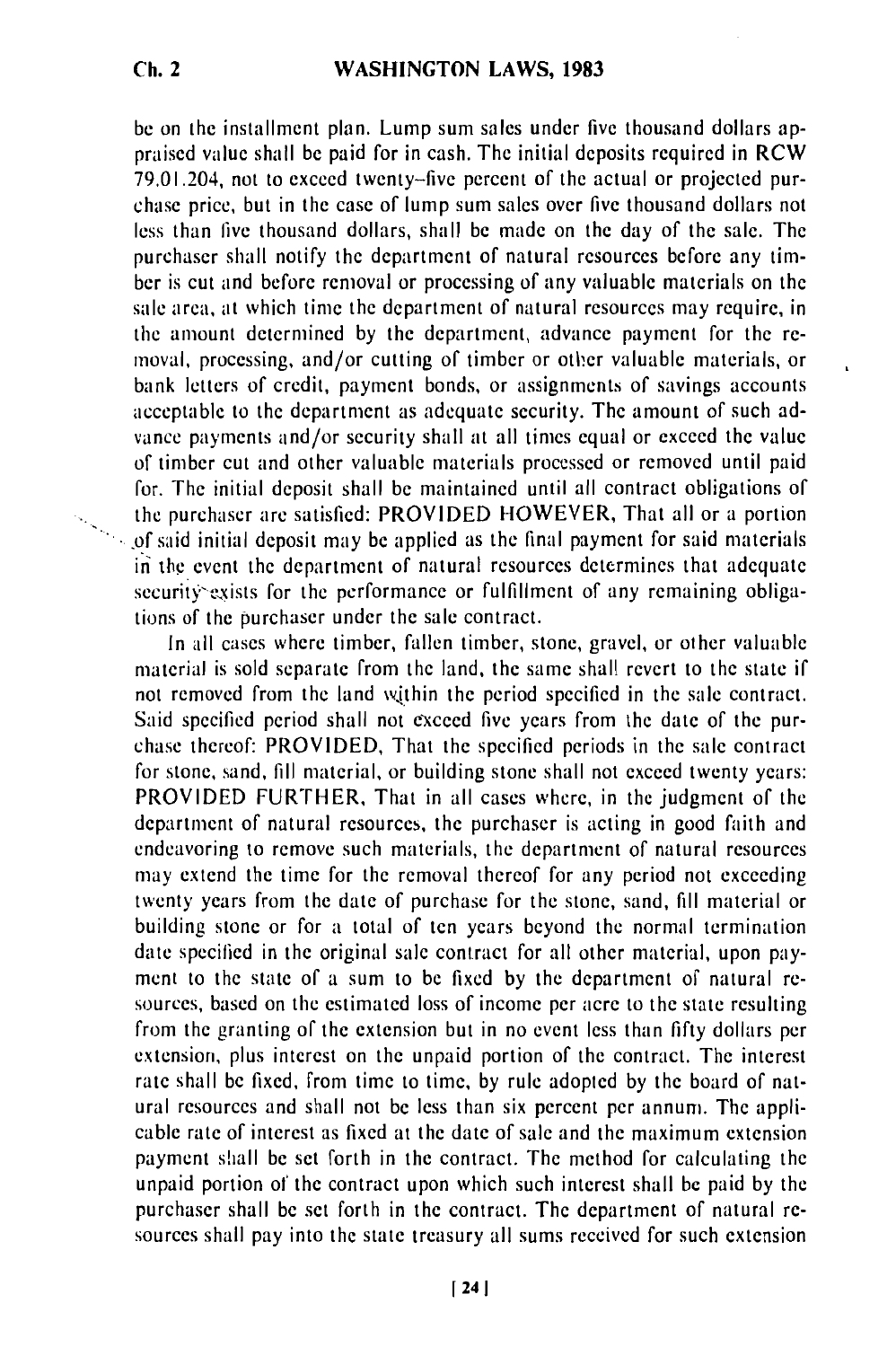and the same shall be credited to the fund to which was credited the original purchase price of the material so sold: AND PROVIDED FURTHER, That any sale of timber, fallen timber, stone, gravel, sand, fill material, or building stone of an appraised value of one thousand dollars or less may be sold directly to the applicant for cash at full appraised value without notice or advertising.

The provisions of this section apply unless otherwise provided by statute.

Sec. 17. Section 46, chapter 255, Laws of 1927 as last amended by section **1,** chapter 27, Laws of 1982 and by section 156, chapter 21, Laws of 1982 1st ex. sess. and RCW 79.01.184 are each reenacted to read as follows:

When the department of natural resources shall have decided to sell any state lands or valuable materials thereon, or with the consent of the board of regents of the University of Washington, or by legislative directive, shall have decided to sell any lot, block, tract, or tracts of university lands, or the timber, fallen timber, stone, gravel, or other valuable material thereon it shall be the duty of the department to forthwith fix the date, place, and time of sale, and no sale shall be had on any day which is a legal holiday.

The department shall give notice of the sale by advertisement published once a week for four weeks next before the time it shall name in said notice, in at least one newspaper published and of general circulation in the county in which the whole, or any part of any lot, block, or tract of land to be sold, or the material upon which is to be sold is situated, and by causing a copy of said notice to be posted in a conspicuous place in the department's Olympia office and the area headquarters administering such sale and in the office of the county auditor of such county, which notice shall specify the place and time of sale, the appraised value thereof, and describe with particularity each parcel of land to be sold, or from which valuable materials are to be sold, and in case of material sales the estimated volume thereof, and specify that the terms of sale will be posted in the area headquarters and the department's Olympia office: PROVIDED, That any sale of timber, fallen timber, stone, gravel, sand, fill material, or building stone of an appraised value of one thousand dollars or less may be sold directly to the applicant for cash at the full appraised value without notice or advertising.

NEW SECTION. Sec. 12. Section 17 of this act shall take effect on July **1,** 1983.

Sec. 19. Section 84.52.052, chapter 15, Laws of 1961 as last amended by section **19,** chapter 123, Laws of 1982 and by section 7, chapter 175, Laws of 1982 and by section 17, chapter 22, Laws of 1982 Ist ex. sess. and RCW 84.52.052 are each reenacted to read as follows:

The limitations imposed by RCW 84.52.050 through 84.52.056, and RCW 84.52.043 shall not prevent the levy of additional taxes by any taxing district except school districts in which a larger levy is necessary in order to

**1251**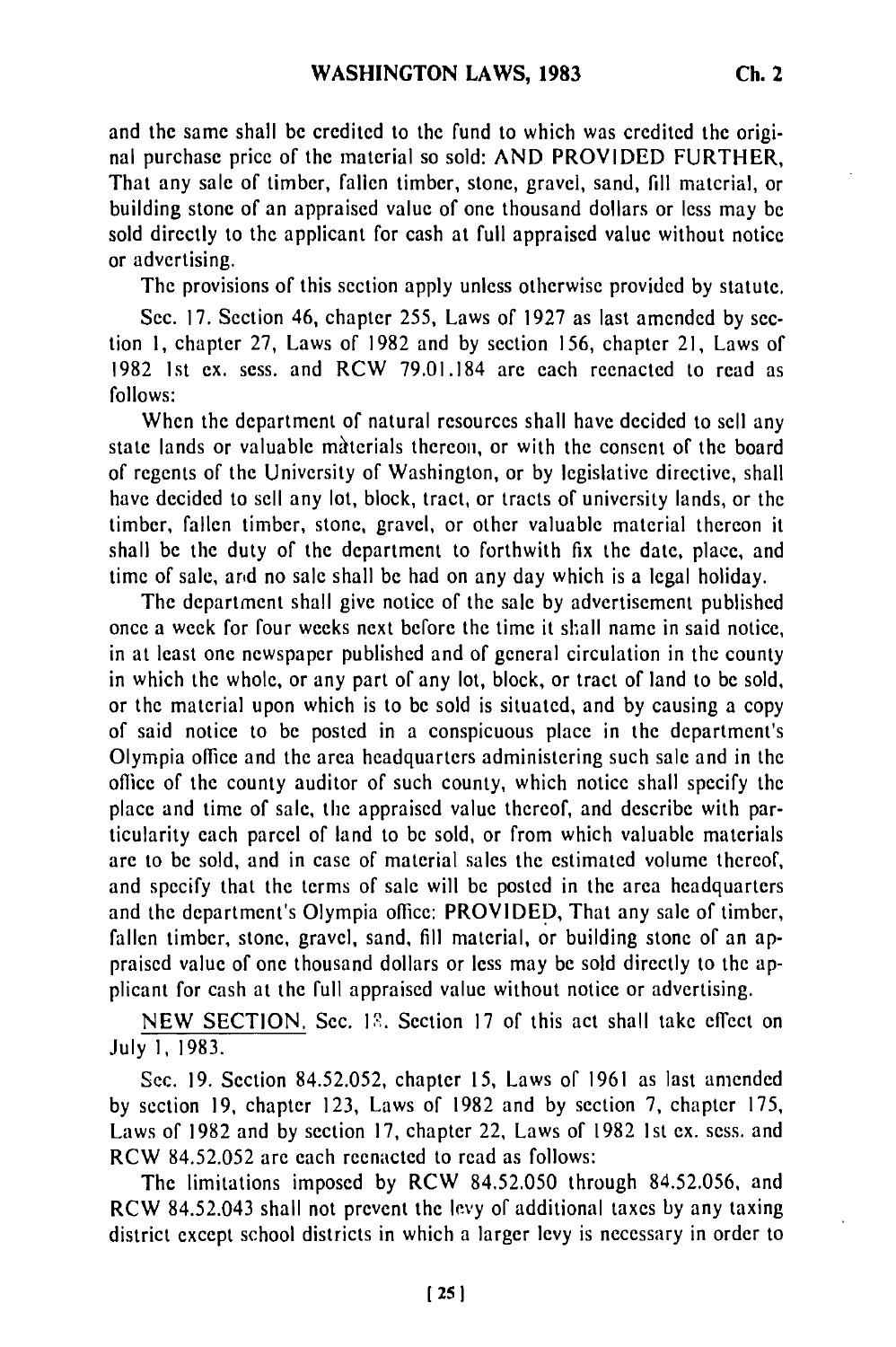# **WASHINGTON LAWS, 1983**

prevent the impairment of the obligation of contracts. Any county, metropolitan park district, park and recreation service area, park and recreation district, sewer district, water district, solid waste disposal district, public hospital district, road district, rural county library district, island library district, intercounty rural library district, fire protection district, cemetery district, city, or town may levy taxes at a rate in excess of the rate specified in RCW 84.52.050 through 84.52.056 and RCW 84.52.043, or RCW 84- .55.010 through 84.55.050, when authorized so to do by the electors of such county, metropolitan park district, park and recreation service area, park and recreation district, sewer district, water district, solid waste disposal district, public hospital district, road district, rural county library district, island library district, intercounty rural library district, fire protection district, cemetery district, city, town, or cultural arts, stadium and convention district in the manner set forth in Article VII, section 2(a) of the Constitution of this state, as amended by Amendment 64 and as thereafter amended, at a special or general election to be held in the year in which the levy is made.

A special election may be called and the time therefor fixed by the county legislative authority, or council, board of commissioners, or other governing body of any metropolitan park district, park and recreation service area, park and recreation district, sewer district, water district, solid waste disposal district, public hospital district, road district, rural county library district, island library district, intercounty rural library district, fire protection district, cemetery district, city, town, or cultural arts, stadium and convention district, by giving notice thereof by publication in the manner provided by law for giving notices of general elections, at which special election the proposition authorizing such excess levy shall be submitted in such form as to enable the voters favoring the proposition to vote "yes" and those opposed thereto to vote "no".

NEW SECTION. Sec. 20. Section 1, chapter 175, Laws of 1969 ex. sess., section 1, chapter 258, Laws of 1981, section **1,** chapter 47, Laws of 1982 1st ex. sess. and RCW 9.41.025 are each repealed, effective July **1,** 1984.

NEW SECTION. Sec. 21. If any provision of this act or its application to any person or circumstance is held invalid, the remainder of the act or the application of the provision to other persons or circumstances is not affected.

NEW SECTION. Sec. 22. This act is necessary for the immediate preservation of the public peace, health, and safety, the support of the state government and its existing public institutions. Sectiops **I** through 16 and 19 of this act shall take effect immediately.

**Ch. 2**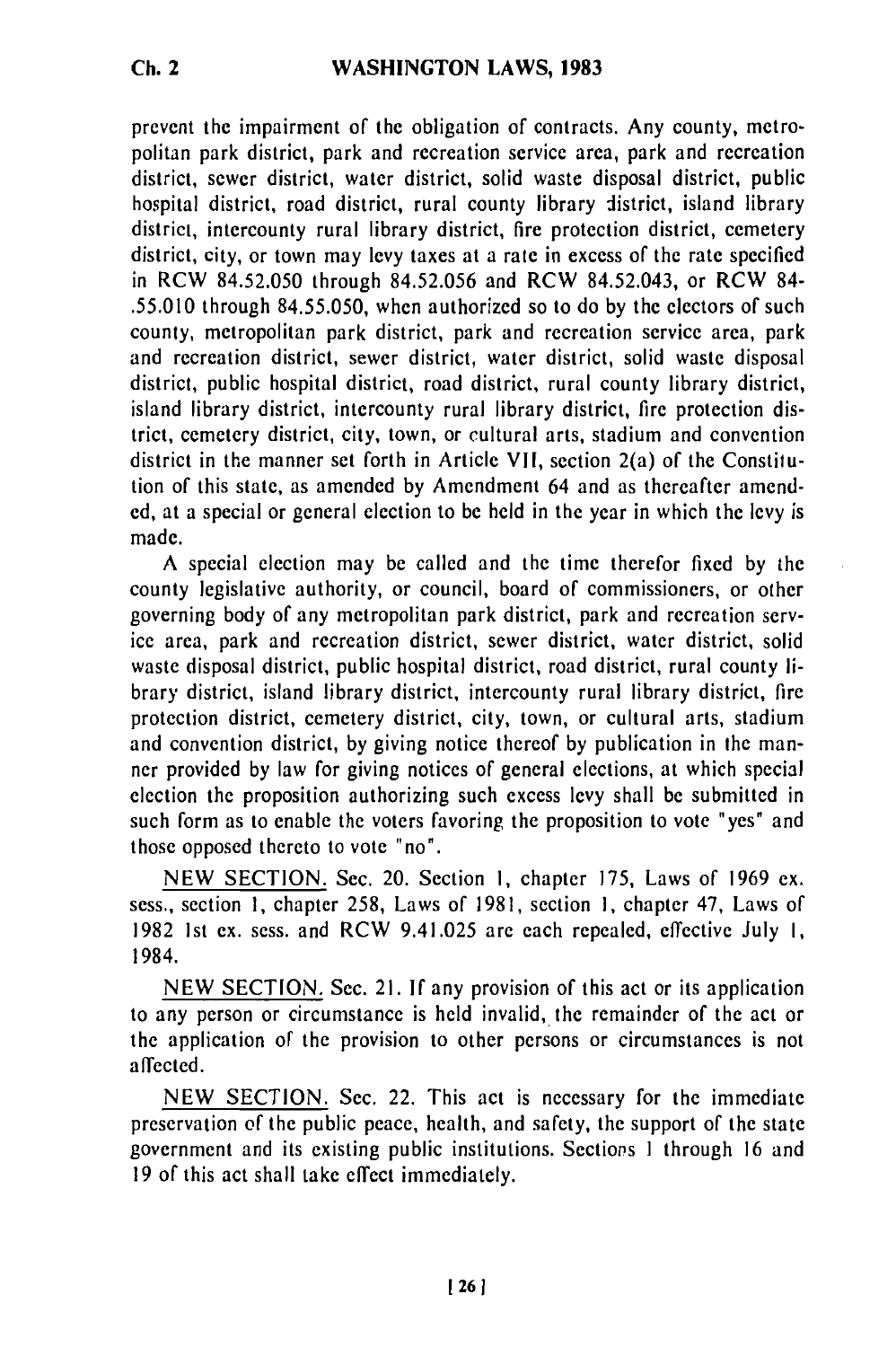#### EXPLANATORY **NOTE**

Various state statutes have been amended or repealed **by** two or more acts of the legislature, each act enacted without reference to the other. The purpose **of** this act is to give effect to these enactments **by** reenacting or repealing the statutory sections involved in those cases in which there is no substantive conflict between the acts. This act and explanatory material are pursuant to RCW **1.08.025.**

Scction **1.** RCW **18.71.030** was amended twice during the **1982** regular session of the legislature, each without reference to the other.

**(1) 1982** c **51** § I added a new subsection **(II)** dealing with the administration of nondental anesthesia.

(2) 1982 c 195 § **3** added a new subsection (3) dealing witl, the administration of oral medication to students.

Section 2. RCW 18.92.021 was amended twice during the **1982** iegular and first extraordinary sessions of the legislature, each without reference to the other.

**(1)** 1982 c 134 § I amended subsection (5) to modify the qualifications of the offi cers of the state veterinary board of governors, and added a new subsection (6) to establish a quorum requirement for the board.

(2) 1982 Ist exs. c **30** § 5 amended subsection (2) to preserve the eligibility of board members following the establishment of new congressional boundaries,

Section 3. RCW **19.91.010** was amended twice during the 1982 regular and first extraordinary sessions of the legislature, each without reference to the other. **(1) 1982** c **182** § 34 added a new subsection (12) defining 'master license system.'

(2) 1982 **Ist** ex.s. c **16** § **I** made extensive amendments to subsections **(8), (9),** and

(2) 1502 1st ex.s. C 10  $\frac{9}{3}$  1 made extensive amendments to subsections (6), (5), and (10)(a) containing definitions of "basic cost of cigarettes," "cost to the wholesaler," and Section 4. RCW 19.91.140 was amended twice during the 1982 regular and first

extraordinary sessions of the legislature, each without reference to the other.

**(1)** 1982 c 182 § **36** amended the first and third sentences of the section to place the cigarette wholesaler license under the state master license system under chapter 19.02 RCW.

(2) 1982 Ist ex.s. c 16 § 2 increased the cigarette whcresaler license fee from three hundred to six hundred fifty dollars, and the fee for each additional place of business from twenty-five to one hundred fifteen dollars. Section 5. RCW 19.91.150 was amended twice during the 1982 regular and first

extribit 5. KCW 17.71.150 was allienced twice during the 1702 regularity of the other. extraordinary sessions of the legislature, each without reference to the other.<br>(1) 1982 c 182 § 37 extensively amended the section to make the cigarette retailer

license application and renewal process consistent with the state master license system under chapter 19.02 RCW.

(2) 1982 Ist ex.s. c 16 § 3 increased the cigarette retailer license fee from five to ten dollars. Section 6. RCW 23A.32.050 was amended twice during the 1982 regular session of

the legislature, each without reference to the other. **(1)** 1982 c 35 § 42 added new subsections **(9),** (10), **(I1),** and (12) to require addi-

(1) 1962 C 33 g 42 added new subsections (9), (10), (11), and (12) to require addi-<br>tional information of a foreign corporation submitting an application for a certificate of tional information of a foreign corporation submitting an application for a certificate of authority to transact business in this state. In addition, the material following these subsections was amended to modify the manner in which the application is to **be** submitted.

(2) 1982 c 45 § **3** added a new subsection (10), which is renumbered (14) **by** this act, requiring foreign agricultural cooperative associations to **file** evidence of compliance act, requiring foreign agricultural cooperative associations to r with marketing contract requirements under RCW 24.32.210.<br>Section 7. RCW 28A.59.180 was amended twice during the 1982 regular session of

the legislature, each without reference to the other.

**(I)** 1982 c **158** § 6 amended subsection **(6)** to add **",** in addition to the minimum requirements imposed by Title 28A RCW, as now or hereafter amended.<sup>1</sup>.<br>(2) 1982 c 190 § **II II 28A RCW**, as now or hereafter amended.<sup>1</sup>.

(2) 1982 c 191 § 11 amended subsection (10) to modify performance bonds that may be required of officers and employees of first class school districts. Section 8. Required 61 OHICETS and employees 61 htst class school districts.<br>Section 8. RCW 34.08.020 was amended twice during the 1981 and 1982 regular

SECTION OF INC. W. 34.00.020 was allenged twice during the 120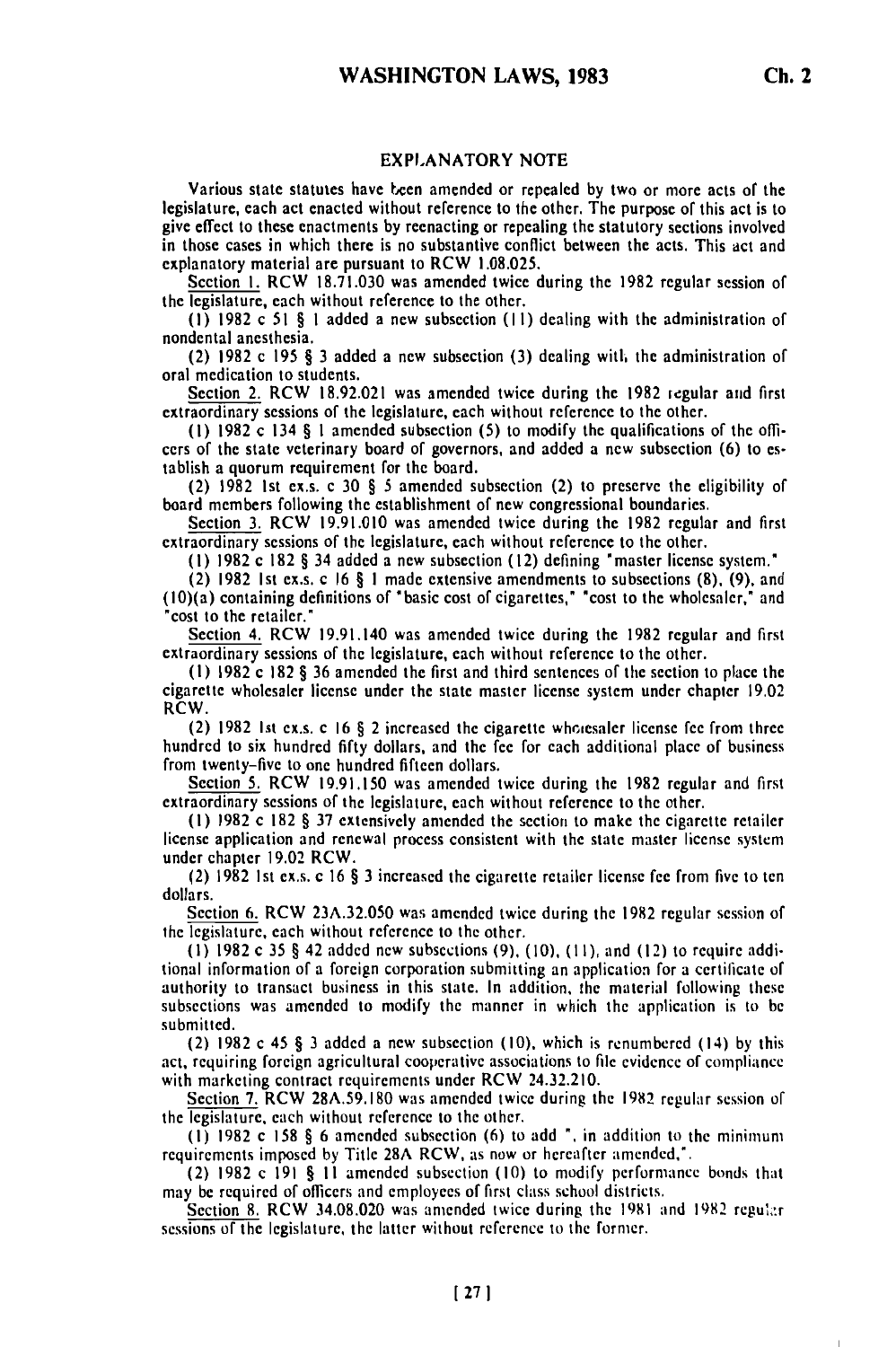**(1) 1981** c **299** § **18** added a new subscction **(7)** requiring the Washington State Register to publish juvenile disposition standards and security guidelines under RCW 13.40.030.

(2) **1982** c **6 § 6** added a new subsection **(1)(b)** requiring the Washington State Register to publish a small business economic impact statement, if required **by** RCW **19.85.030,** preceding the text of rules proposed to be adopted **by** state agencies.

Section **9.** RCW 41.05.050 was amended twice during the **1981** regular and **1982** first extraordinary sessions, the latter without reference to the former.

**(1) 1981** c 344 **§ 6** deleted a proviso in subsection (2) which read **"...** nothing herein shall **be** a limitation on employees employed under chapter 47.64 RCW...."

(2) **1982 Ist** ex.s. c 34 **§** 2 amended subsection **(3),** modifying the frequency and scope of the survey of contribution and benefit levels for group insurance programs **un**der the state employees insurance board.

Section **10.** RCW 43.24.085 was amended three times during the **1982** regular session of the legislature, each without reference to the others.

**(I) 1982** c **162 § I** added permit barber, manicurist (manager-operator), and animal technician to the list of occupational licenses in subsection **(I).** In subsection (2), sanitarian, proprietary school agent, and specialized and advance registered nurse were deleted, while certified registered nurse, physical therapist, and manicurist shop were added. In subsection **(3),** massage operator, massage business owner/operator, and ocularist were added and physical therapist was deleted. In subsection (4), proprietary school was deleted and funeral establishment and massage business were added. In each subsection, the minimum license or registration renewal fee was eliminated and the maximum **fee** was increased. In addition, punctuation throughout the section was revised and subparagraphs were lettered.

(2) **1982** c 205 **§** 4 added auctioneer trainee to the list in subsection **(I)** and added auctioneer to the list in subsection (4).

**(3) 1982** c **227 § 16** deleted charitable organization and professional solicitor from the list in subsection **(I)** and deleted professional fund raiser from the list in subsection (4).

Section **11.** RCW **43.38.010** was amended twice during the **1982** first extraordinary session of the legislature, each without reference to the other.

**(1) 1982 1st** ex.s. c **30 § 12** added the second paragraph of the section to preserve the eligibility of the members of the tax advisory council following the establishment of new congressional boundaries.

(2) 1982 1st ex.s. c 41 **§ I** amended the first paragraph of the section to reduce from fifteen to twelve the number of members appointed by the governor, added four legislafifteen to twelve the number of members appointed by the governor, added four legislative members to the council, and provided for reimbursement of their travel expenses.

Section 12. RCW 46.52.100 was amended twice during the 1979 extraordinary session of the legislature, each without reference to the other.

**(I)** 1979 ex.s. c 136 **§** 81 extensively amended the section to reflect the decriminalization of traffic offenses.

(2) 1979 ex.s. c 176 **§** 4 deleted the adjective 'narcotic' from the reference to drugs  $t_{\alpha}$  to the eighth paragraph of the section and deleted a subsequent paragraph prescribing penalties for a second conviction for operating a vehicle while under the influence of alpenalties for a second conviction for operating a vehicle while under the influence of alcohol or drugs. The penalties are now found in RCW 46.61.515.

Section 13. RCW 51.32.040 was amended twice during the 1982 regular session of the legislature, each without reference to the other.

**(I)** 1982 c 109 **§** 10 amended the second sentence of the section to add *,* unless the transfer is to a financial institution at the request of a worker or other beneficiary and in accordance with RCW 51.32,045 shall be made."

(2) 1982 c 201 **§** 8 added the reference to RCW 74.04.530 in the first sentence of the section.

Section 14. RCW 67.16.180 was amended twice during the 1982 regular session **f** the legislature, each without reference to the other.

**(I)** 1982 c 32 **§** 5 amended subsection **(I)** to add all material following the first semicolon in the subsection.

(2) 1982 c 132 **§** 4 added "and/or Arabian races' in both subsections **(I)** and (2) of the section. Section **15.** RCW 69.50.505 was amended twice during the 1982 regular session of

**EXCHION 12. KC W. 02.20.202 was alliented twick** 

 $\mathbf{I}$